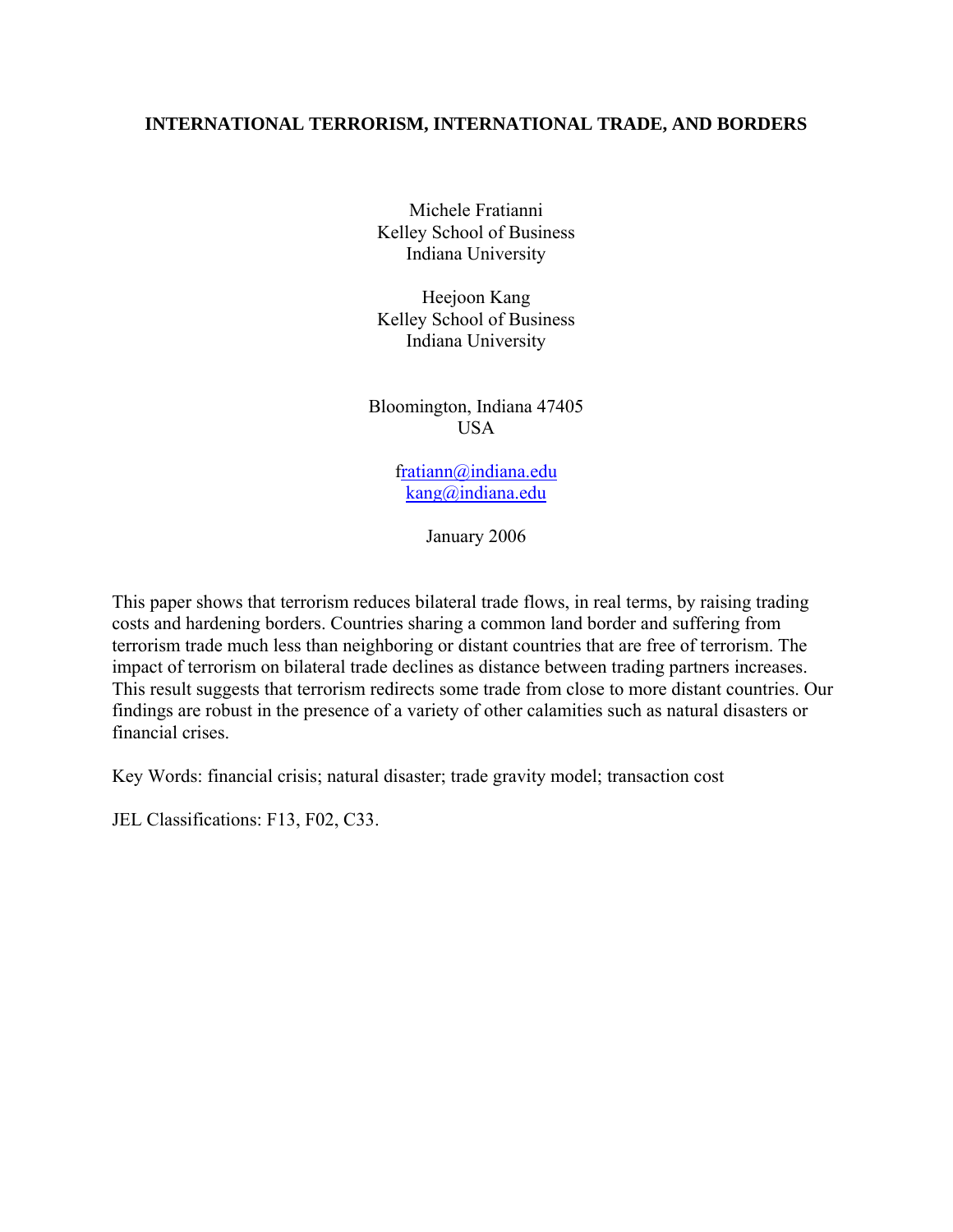#### **INTERNATIONAL TERRORISM, INTERNATIONAL TRADE, AND BORDERS**

The *Oxford English Dictionary* defines terrorism as furthering one's views through acts of coercive intimidation. It is self evident that terrorists want to disrupt the economic and political process of a nation. Acts of terrorism are costly in that they require governments to incur immediately rescue, cleanup and reconstruction expenditures. In the longer term, terrorism raises anxiety and uncertainty in the community; this, in turn, adds to cost and prices of goods and services--e.g., the terrorist premium on crude oil prices--and reduces the propensity to invest in projects. Finally, terrorism prompts governments to set-up costly policies of counterterrorism.

 There is some evidence that political instability depresses economic activities: for example, Alesina et al. (1996) find that economic growth slows down when government collapses and Barro (1991) uncovers a negative correlation between economic growth and political instability. As to the impact of terrorism on economic growth, the evidence appears more tenuous than the effect of political instability. To be sure, terrorism has had material economic consequences on specific areas of the world like the Basque country (Abadie & Gardeazabal, 2003) and Israel (Eckstein & Tsiddon, 2004) and on specific industries like tourism (Enders, Sandler & Parise, 1992), but these findings cannot be extended with equal force to panel studies involving a large sample of countries. Bloomberg et al. (2004), using data from 1968 to 2000 and 177 countries, detect a negative effect of terrorism on economic growth but find it to be economically less important than effects generated by either internal or external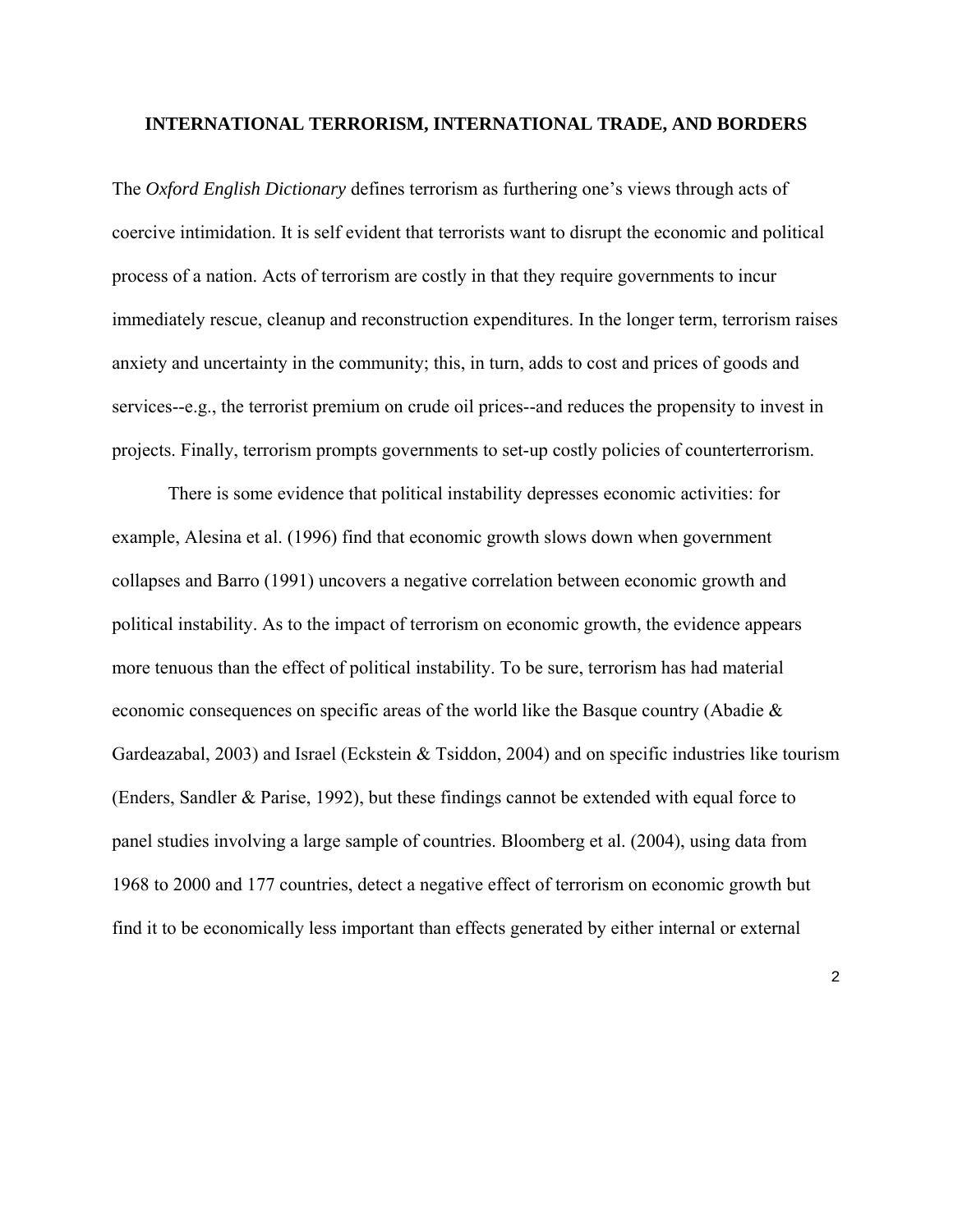conflicts. To similar conclusions arrives Tavares (2004) who finds that the adverse impact of terrorist attacks washes away when additional control variables are taken into consideration. In contrast, natural disasters, banking and currency crises leave a persistent mark on growth.

 There is a sizable literature in political science on the relationship between conflict and international trade; see Reuveny (1999-2000) for a review. In some studies--such as those by Pollins (1989a, 1989b) and Bergeijk (1994)--conflict is an exogenous force that raises the cost of doing business and lowers the amount of trade flows. In other studies, such as Polachek's (1980), conflict is instead endogenous so that a nation chooses an optimal level of conflict in international political environments. As trade becomes more intense, the economic cost of conflict rises and the equilibrium level of conflict falls. Reuveny and Kang (1998) tackle the direction of causality between international trade and conflict and find a mixed pattern: conflict Granger causes trade in metals, petroleum, basic manufactured goods, and high technologies, but trade Granger causes conflict in food, beverages, and miscellaneous manufactured goods.

 The interaction between international terrorism and international trade has received little attention in the literature so far. In Nitsch and Schumacher (2004), terrorism is exogenous and produces a downward shift in the intercept of a gravity equation applied to bilateral trade flows. The headline result in that paper is that a doubling in the number of terrorist incidents in a year decreases bilateral trade by about 4% in the same year. Li and Schaub (2004), on the other hand, ask the question whether terrorism responds to a rise in globalization and conclude that terrorist activity declines inasmuch as globalization promotes economic development.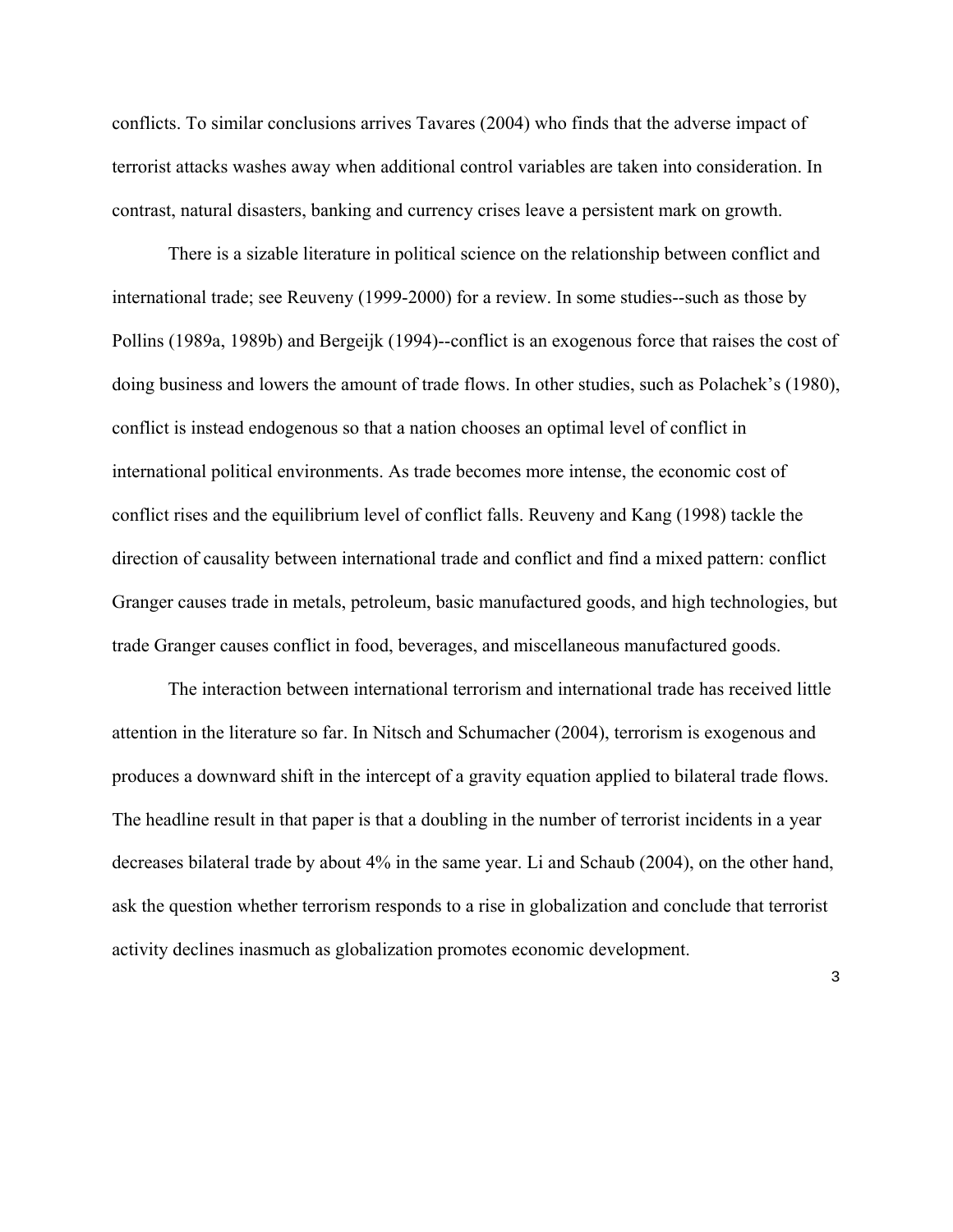This paper starts with the premise that international terrorism is, to a first approximation, exogenous to bilateral trade flows and investigates how changes in terrorism activity influences trade primarily through changes in trading costs. Our focus on trading costs and borders is one of strategy, without disputing that terrorism may have secondary effects taking place through changes in real income and/or cultural variables that typically enter the gravity equation.

 The structure of the paper is as follows. We start with a discussion in Section 1 on how terrorism impacts trading costs and the thickness of borders. We then propose an empirical specification of such effects based on a gravity equation of bilateral trade flows in Section 2, and find statistically significant and economically important terrorism-induced increases in trading costs and hardening of the borders. The strength of our findings suggests policy implications as discussed in Section 3 on how best to handle border safety with a minimum impact on trade flows. Conclusions are drawn in Section 4.

#### **1. Terrorism, Trading Costs, and Borders**

A recent report of the *Economist* (August 20, 2005) reminds us that terrorism is not a new phenomenon. "Bombs, beards and fizzing fuses" are just as much the hallmark of today's Islamic inspired terrorism as of the revolutionary anarchism that swept Europe and the United States from 1870 to the start of World War I. In addition to numerous ordinary people, victims of the earlier movement included the President of France, the Empress of Austria, the King of Italy, the President of the United States, and two Spanish Prime Ministers. Unfortunately, such anarchical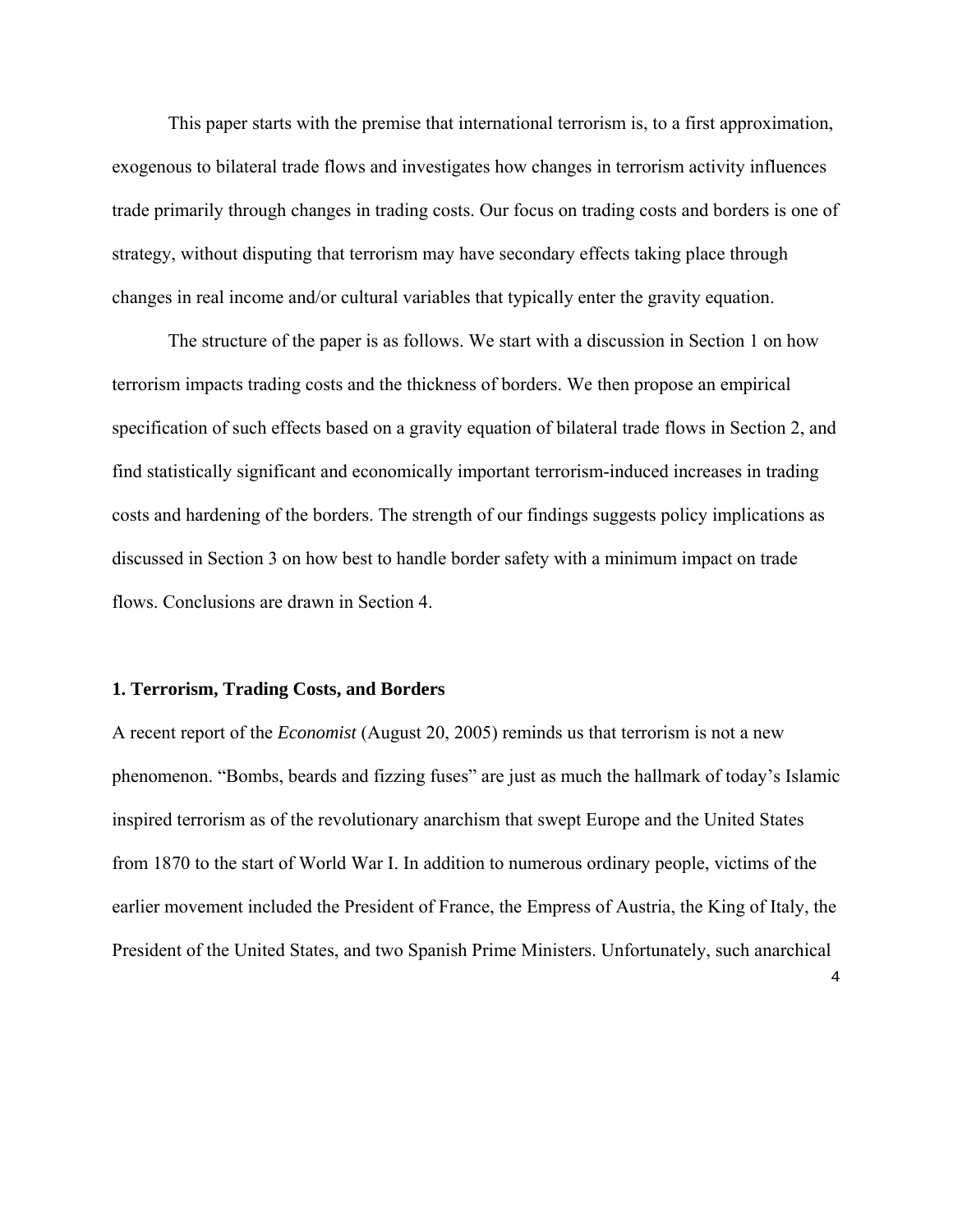terrorism was reduced not by effective policy measures to counter it, but rather by bigger events like World War I. Hoffman (1998) gives a more detailed history of terrorism emphasizing that its inspirations, through the centuries, have swung back and forth between religious, ethno-national and ideological motives. The recent revival of religious terror, according to Hoffman, stems from the breakdown of the post Soviet state and the failure to achieve reforms in Islamic countries in the wake of the Iranian revolution. Whatever the specific causes, religious terrorism is particularly pernicious because their foot soldiers are indoctrinated to believe that their acts of violence are a divine duty that free them from any moral constraints on behavior.

 Terrorism creates anxiety and makes people become more guarded about the potential harm imbedded in any transaction, be it a home delivery of a package or air travel. Counterterrorist policies tend to exacerbate the impact of terrorism on trading costs. To detect potentially harmful cross-border transactions, flows of people and goods must be subject to costly inspection and monitoring. This translates into a reduction of total factor productivity and real income. While all transactions are subject to this cost, cross-border transactions receive special attention, based either on evidence or the assumption that lethal components are more likely to be imbedded in foreign goods or in foreign people than in domestic ones. This was certainly the reaction of the U.S. government following the destruction of the twin towers on September 11, 2001: the national border was completely shut down for hours and subsequently was made much less permeable for "terrorists, weapons of mass destruction, illegal migrants, contraband, and other unlawful commodities" (White House, 2002). Qualitatively similar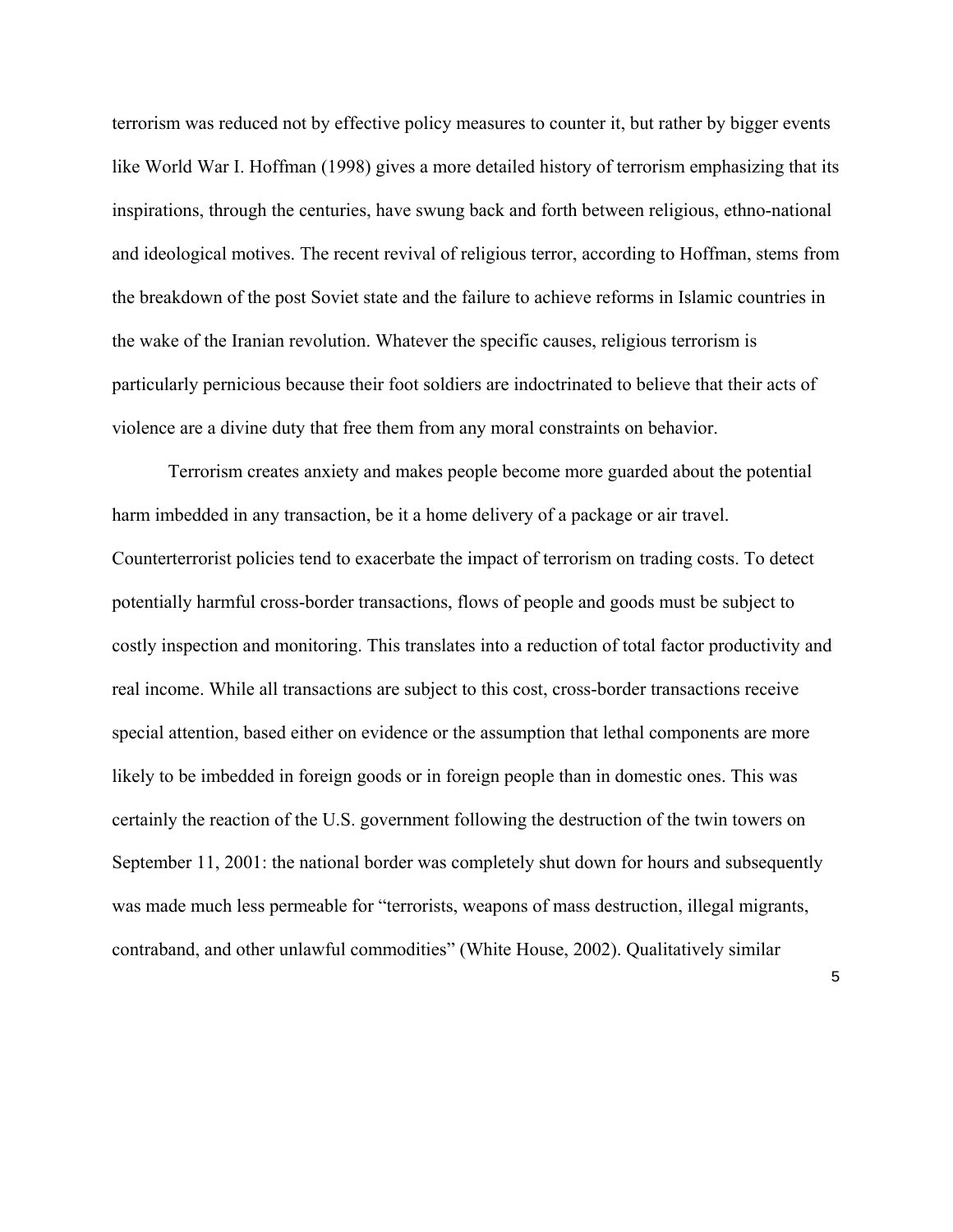reactions took place in member countries of the European Union, which created an anti-terrorist coordinating position; see *Financial Times* (August 1, 2005).

 Direct evidence that less permeable borders slows down cross-border traffic can be gleaned from newspaper accounts on the impact of tighter U.S. visa requirements on migration flows. The *Financial Times* of June 2, 2004 reports that "…nearly three-quarters of [surveyed] companies had experienced unexpected delays or arbitrary denials of business visa, while 60% said that the delays had hurt their companies through increased costs or lost sales." Coordination in border policies is likely to be imperfect at best, leading to differences in degrees of border permeability and trading costs. Furthermore, countries may use such differences to obtain a competitive advantage. According to a survey conducted by the Council of Graduate Schools, foreign applications to U.S. colleges and universities fell 32% during the last reporting period over the previous one; for Chinese graduate applications the drop was 76% (*Financial Times* April 29, 2004). In contrast, foreign applications have been rising in Australia, Canada, and the United Kingdom. U.S. Secretary of State Colin Powell is reported as saying "that international scientific exchanges and conferences in the U.S. have become almost impossible to organize because of the new restrictions…This hurts us. It is not serving our interests. And so we really do have to work on it" (*Financial Times*, April 23, 2004).

 Not surprisingly, U.S. universities have been pressing the Department of Homeland Security to review border procedures for foreign students.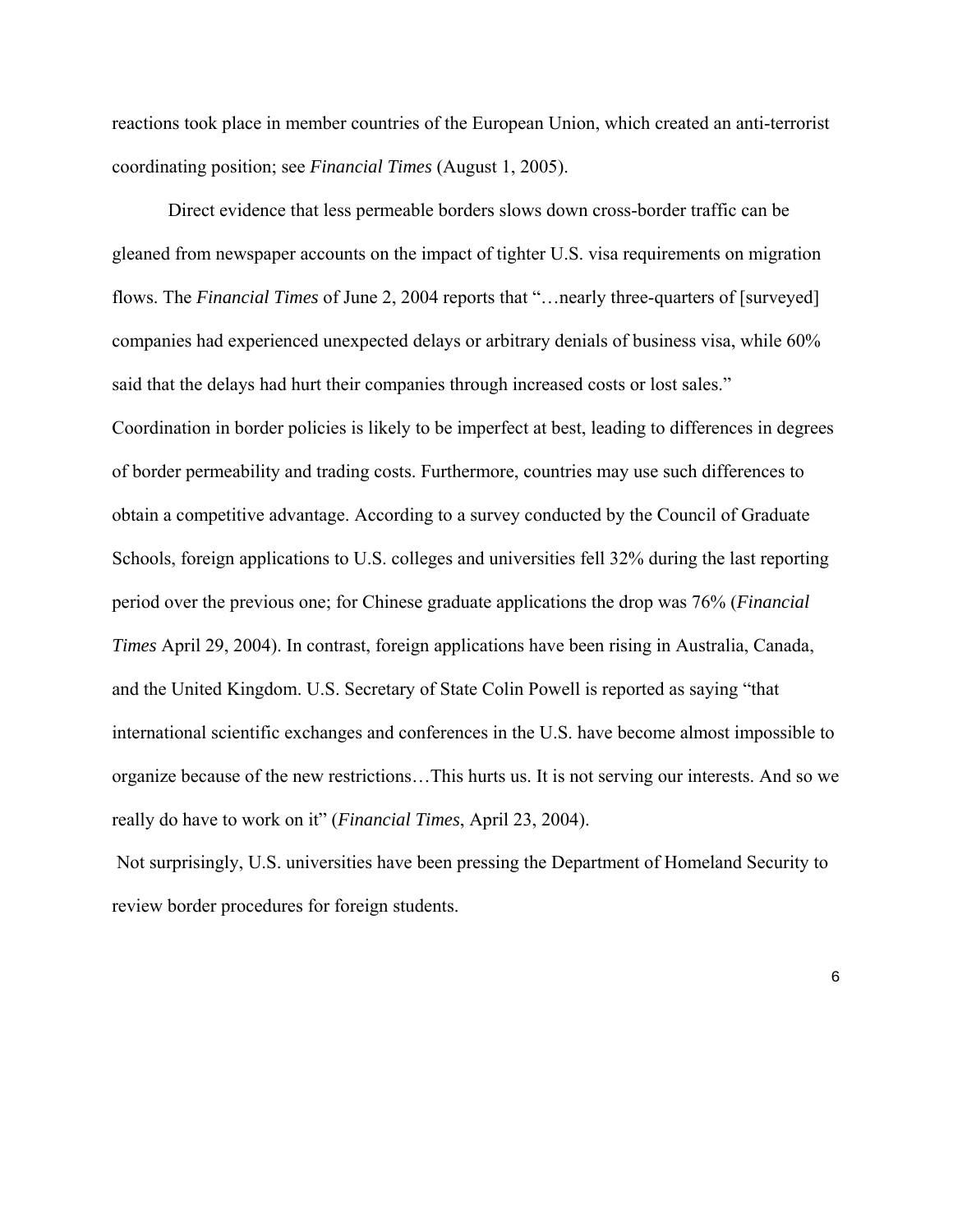### **2. Testing for Trading Costs and Border Effects**

The gravity equation has had considerable success in explaining bilateral trade flows in terms of income, population, distance as a proxy of trading costs, and country characteristics; for a review see Fratianni (chapter 2, this volume). A stylized representation of this equation is given by (1):

$$
(1) \qquad \ln(x_{ijt}) = \alpha_0 + \alpha_1 \ln(y_i y_j)_t + \alpha_2 \ln(I_i I_j)_t + \alpha_3 \ln(D_{ij}) + \alpha_4 B_{ij} + \alpha_5 F_{ij} + \varepsilon_{ijt},
$$

where  $x_{\text{lit}}$  = real bilateral trade between country i and country j at time t; y = real gross domestic product; I = per capita real GDP;  $D_{ii}$  is distance between i and j;  $B_{ii}$  is a dummy variable that is equal to one when the country pair i and j have a common land border, otherwise is zero;  $F_{ii}$  is a vector of other time-invariant factors that include, among others, common language, common colonial ties, and common institutions; and  $\varepsilon_{\text{int}}$  is a disturbance term. Bilateral trading costs,  $\tau_{\text{ii}}$ , are unobservable and are posited to be related to distance by the relationship  $\tau_{ij} = D_{ij}^{\alpha}$ , where  $\alpha_3$ is the elasticity of bilateral trade with respect to distance. National borders create a discontinuity in distance and, thus, a jump in transaction and regime costs. These costs are driven by differences in legal systems and practices, languages, networks, competitive policies, monetary regimes, and tariffs or tariff-equivalent restrictions; like transportation, these costs show up by creating a wedge between the price paid by consumers in the importing country and the exporter's net supply price.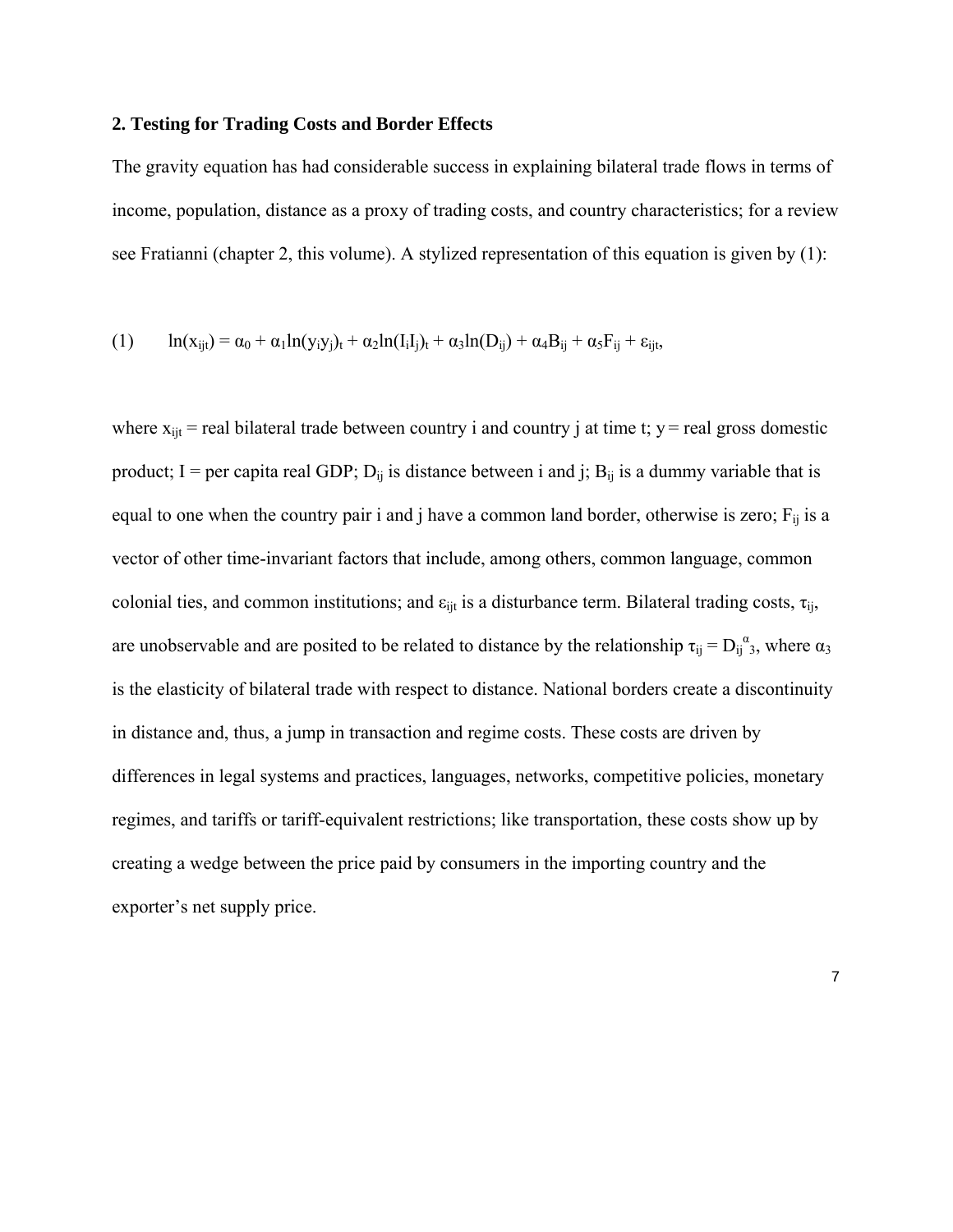Terrorism and counterterrorism policies raise trading costs and border thickness. To the extent that terrorism works like crime, we should expect its impact to be greater for close neighborhoods and become progressively weaker as trading partners are separated farther away. In essence, terrorism-related trading costs ought to decline, other factors being equal, with distance. Terrorism also hardens national borders and, consequently, widens the price wedge and creates a mixture of substitution of home transactions for cross-border transactions and "trade diversion". To see these effects, assume that the world consists of Canada, Mexico, and the United States, and that the United States hardens its border with Mexico, but not with Canada. Also assume that the higher bilateral border barrier raises Mexican import price from the United States and vice versa. U.S. exporters would substitute the home market for the Mexican market. On the other hand, assuming substitutability between Canadian and U.S. goods in Mexico, U.S. exports to Mexico would be partly replaced by Canadian exports. Similar considerations would hold for Mexican exports to the United States. The harder bilateral border would generate a mixture of substitution of home transactions for cross-border transactions, and trade diversion from country pairs with harder borders to country pairs with softer borders. This is essentially the implication of Anderson and van Wincoop (2003), whose gravity model responds not only to bilateral trading costs, but also to "multilateral resistance" factors that depend on all bilateral trading costs. In sum, a hardening of the border will reduce and redirect cross-border trade unless a policy-driven liberalization can compensate for the higher trading costs.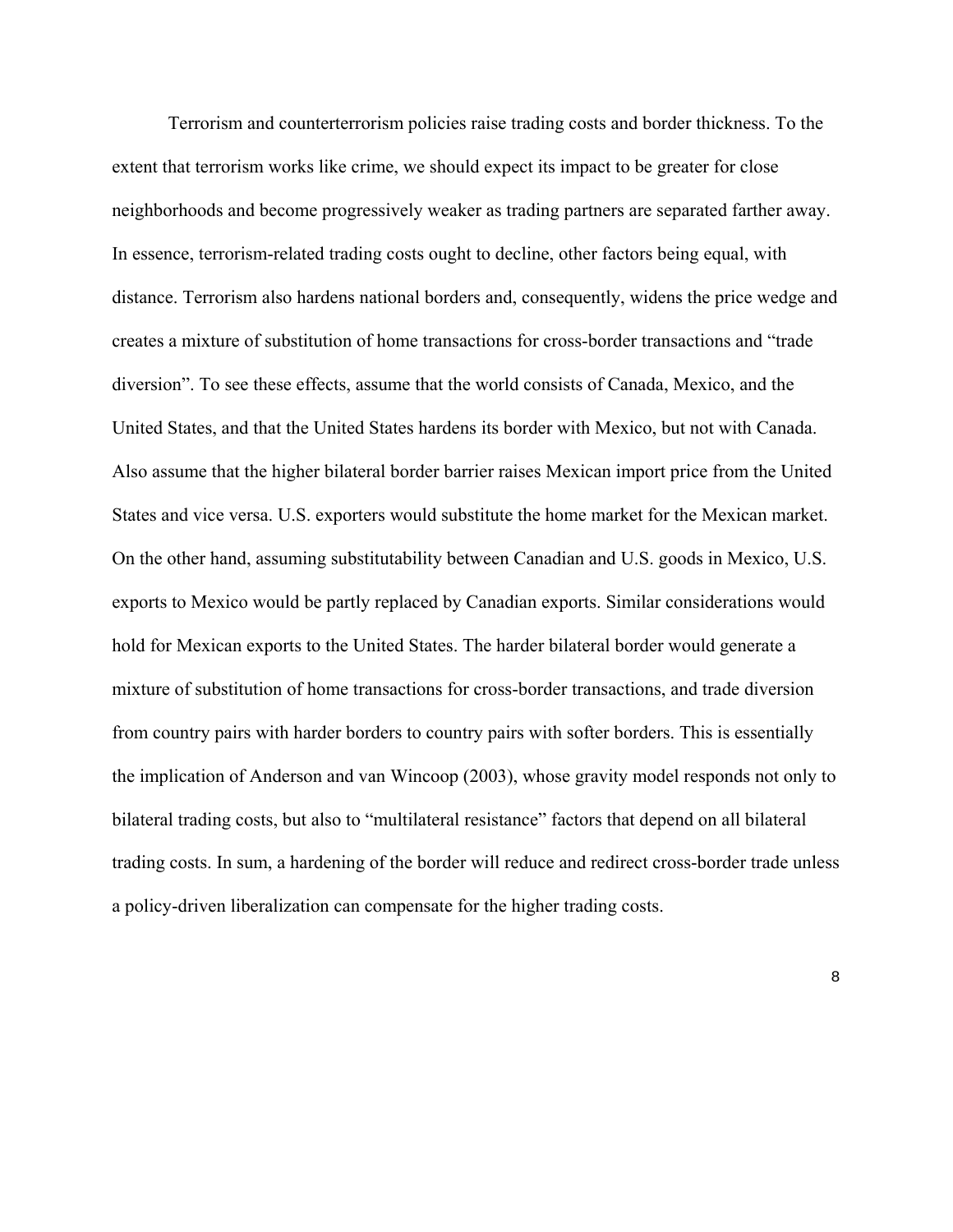To test for the effects of terrorism on bilateral trade flows, we treat Equation (1) as being subject to an omitted variable problem, namely terrorism. This variable enters the gravity equation as an additional intercept shift parameter so that the overall level can change and also as a dummy variable interacting with both distance and common-land border countries. The estimate of the level shift parameter will give us a measure of the reduction in bilateral trade flows due to terrorism holding all the factors in the model constant. The estimate of the interacting dummy variable with distance will give us a measure of the impact of terrorism on trading costs. These trading costs are expected to decline as countries are farther apart. Terrorism severely hits neighboring countries, which are empirically defined as those sharing a common land border. The estimate of the interacting dummy variable with common land border countries will give us an estimate of the "costs" of the hardening of the border on trade. With these considerations, we modify Equation (1) as follows:

(2) 
$$
\ln(x_{ijt}) = \alpha_0 + \alpha_1 \ln(y_i y_j)_t + \alpha_2 \ln(I_i I_j)_t + \alpha_3 \ln(D_{ij}) + \alpha_4 B_{ij} + \alpha_5 F_{ij} + \alpha_6 T_{ijt} + \alpha_7 T_{ijt} \ln(D_{ij}) + \alpha_8 T_{ijt} B_{ijt} + \epsilon_{ijt},
$$

9 where T stands for terrorism and is measured by binary variables; see below. The expected values of the coefficients are as follows:  $\alpha_1$ ,  $\alpha_2$ ,  $\alpha_4$ , and  $\alpha_7$  are positive;  $\alpha_3$ ,  $\alpha_6$ , and  $\alpha_8$  are negative; and  $\alpha_5$  can be either positive or negative depending on whether cultural and institutional variables are trade enhancing or trade contracting. We will also test whether the effects of terrorism on trade are robust in the presence of other calamities such as natural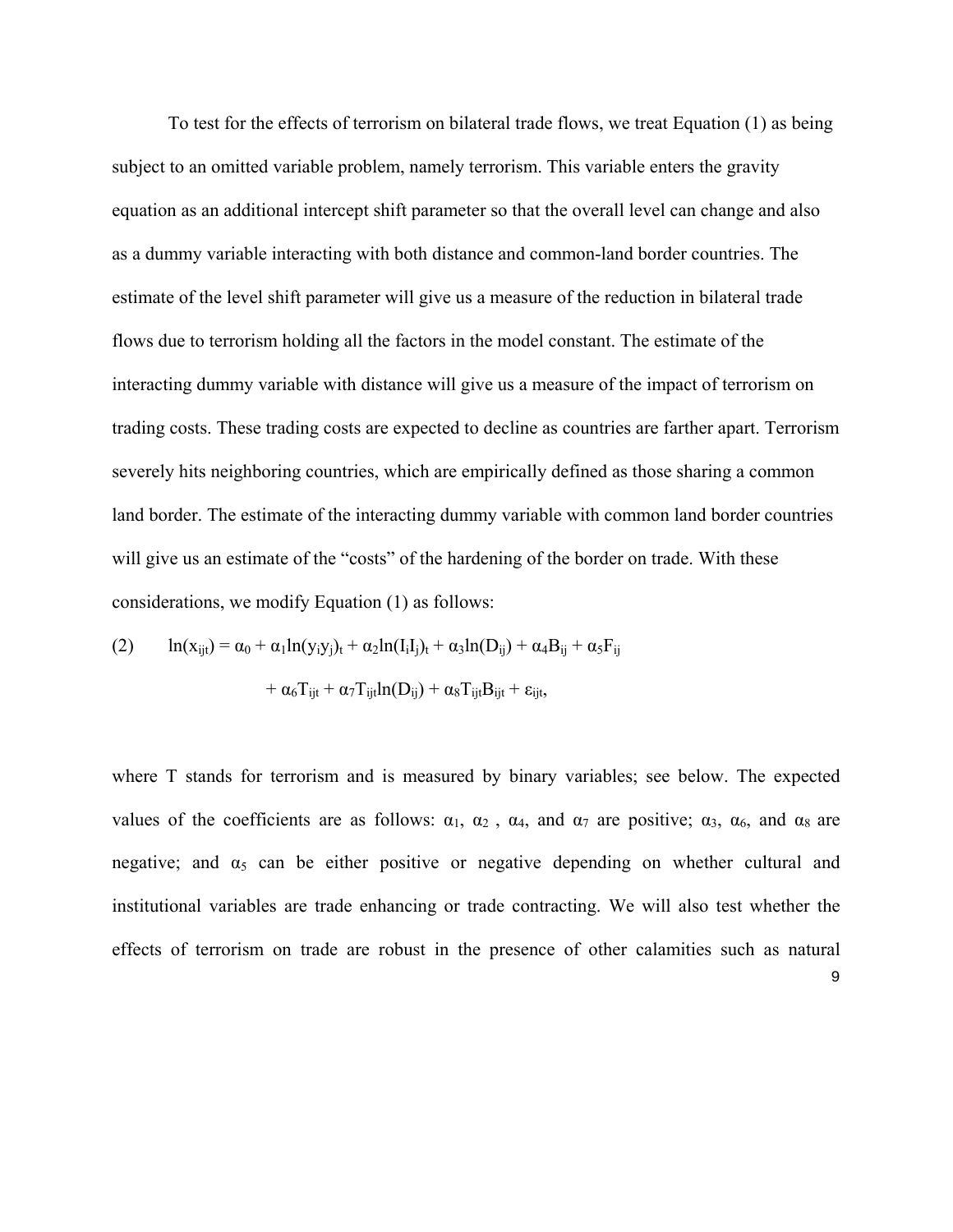disasters, technological disasters, and banking and currency crises. In addition, we test the robustness when the quality of national institutions is also controlled for.

## *2.1 Data*

Table 1 reports a few descriptive statistics of bilateral trade flows and explanatory variables for Equation (2) using a large sample of 97,803 country-pair observations over the period 1980- 1999. The description of the data underlying the benchmark gravity Equation (1) can be found in the Technical Appendix at the end of the volume. When natural and technological disasters are added, the number of observations reduces to 96,804. Due to the limited coverage of other data sources, the number of observations further reduces to 62,949 and then to 23,224, respectively, as we add institutional quality variable and then banking and currency crises. For each data set, we report the mean, standard deviation, minimum, and maximum of our dependent variable, real trade flows. The mean real trade flow increases from 218 million dollars to 220 million dollars, and then to 282 million dollars. When banking and currency crises are added, the mean real trade flow is 724 million dollars, indicating that banking and currency crisis data are only obtained among rather large countries. Except for the banking and currency crisis data, the coverage and the characteristic of other economic data are about the same; the sample size gets reduced from 97,803 to 62,949. Here, we discuss the measurement of terrorism, natural disasters, technological disasters, banking crises and currency crises.

[Insert Table 1 here]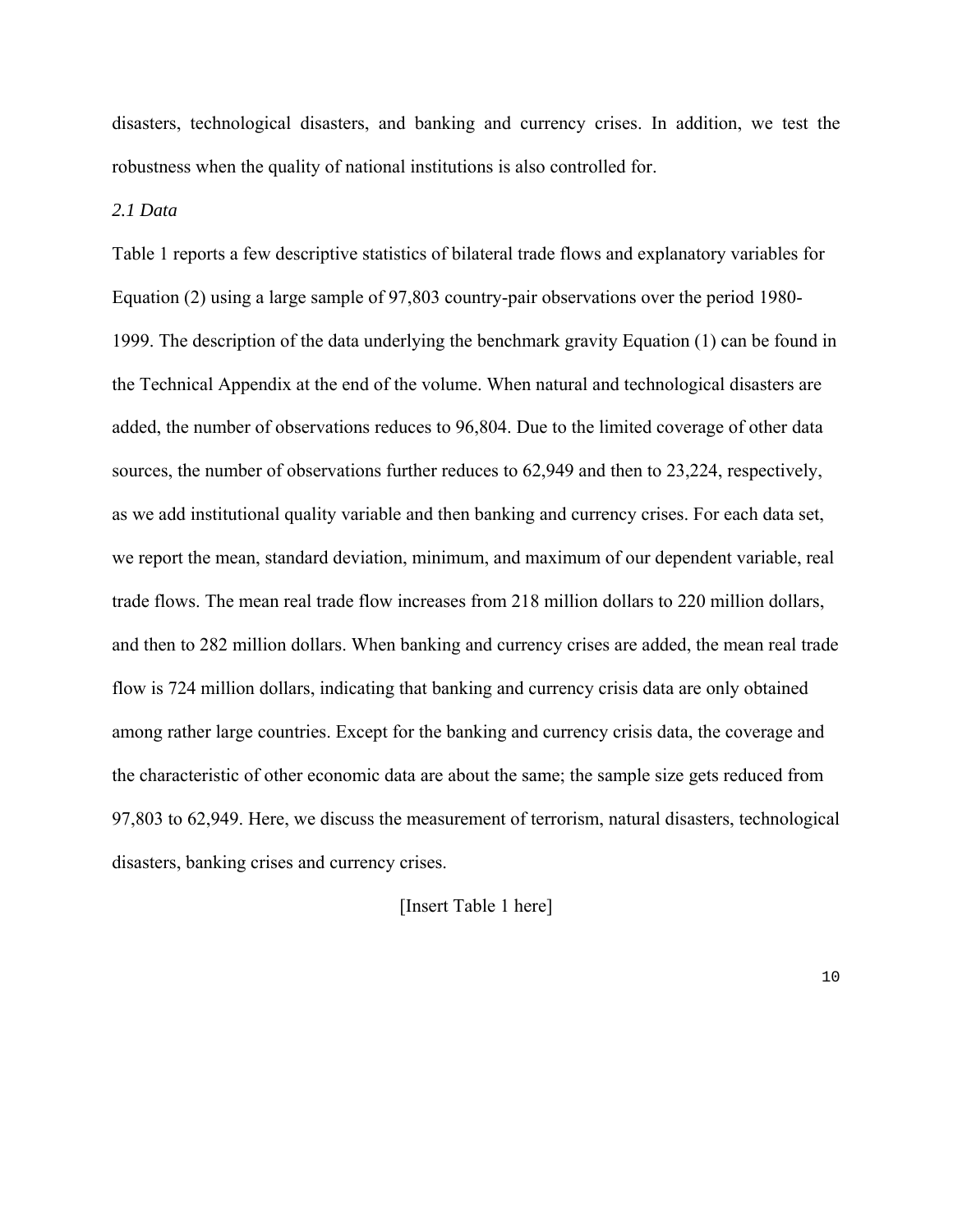For international terrorism, we have used the International Terrorism Attributes of Terrorist Events databank (ITERATE) from Mickolus et al. (2003); see Sandler and Enders (2004) for a general assessment of this database. ITERATE collects event counts, except for number of casualties, and has been widely used in economics and political science; see, for example, Atkinson, Sandler, and Tschirhart (1987); Cauley and Im (1988); Bloomberg et al. (2004); Li and Schaub (2004); and Nitsch and Schumacher (2004). Our terrorism variables are "Both $T$ " = 1 when both trading partner countries have experienced an act of terrorism, otherwise 0; and "Onlyone $T$ " = 1 when only one of the two countries in the pair has experienced an act of terrorism, otherwise 0.

 For disasters, we have employed the Emergency Events Database (EM-DAT) from the Centre for Research on the Epidemiology of Disaster at Université Catholique de Louvain in Belgium. EM-DAT collects 13 types of natural disasters and three types of technological disasters.<sup>[1](#page-32-0)</sup> OECD (1994) assesses that EM-DAT is the closest approximation to a global hazard and disaster database. Like ITERATE, EM-DAT is widely cited in disaster research and in economics and political science; see, for example, Skidmore and Toya (2002); Auffret (2003); and Tavares (2004). Like terrorism, natural disasters and technological disasters are defined as a binary variable, using the same scheme as terrorism.<sup>2</sup> [T](#page-32-1)he reason for a binary variable rather than a cardinal variable, like number of people killed in a disaster, is justified by the incentive that developing countries may have in exaggerating reports of calamities to secure international assistance (Albala-Bertrand, 1993).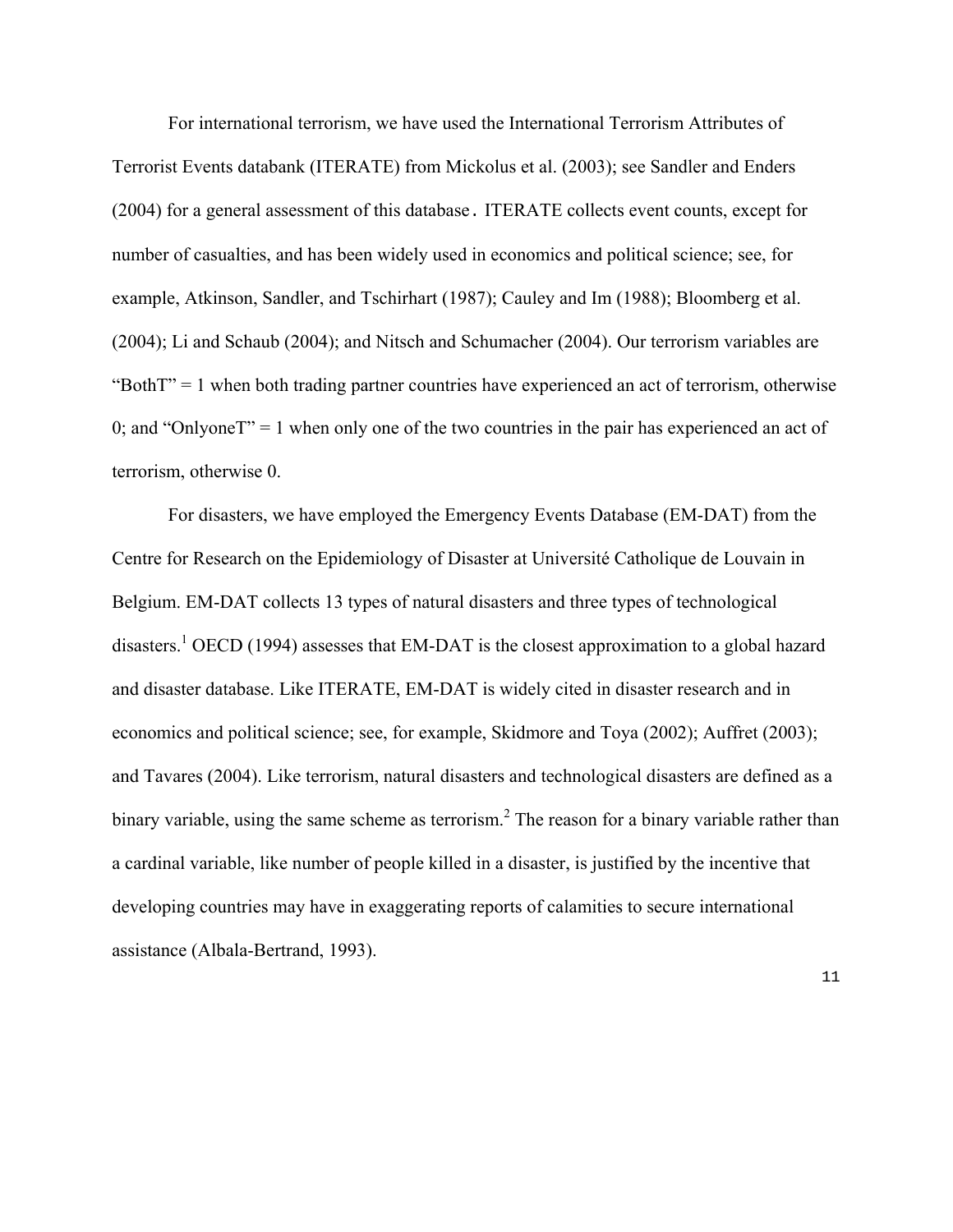For the quality of institutions, we have used the political risk index compiled by the International Country Risk Guide (ICRG) created and maintained by Political Risk Services. The index measures 12 different aspects of institutional quality, ranging from government stability to democratic accountability.<sup>[3](#page-32-2)</sup> The ICRG database has been used in important studies such as Hall and Jones' (1999) research on the link between labor productivity and social infrastructure and La Porta et al. (1998) on legal protection of investors. Our measure of institutional quality for the country pair is the logarithm of the sum of the two countries' scores.

 For currency and banking crises, we have relied on the compilation by Bordo et al. (2001) of the original data source of IMF (1998), which has been frequently cited in research on financial crises; see, for example, Tavares (2004). Our measure of banking crises and currency crises are binary variables, using the same scheme of terrorism.[4](#page-32-3)

## *2.2 Empirical Findings*

We start with a discussion of Nitsch and Schumacher (2004). In column 2 of Table 2, we report the authors' original estimates of the gravity equation when terrorism is defined as the sum of "the (additively linked) dummy of at least one terrorist action" (p. 429). The sum of the two dummies is a trinary variable defined as 0 when neither country suffers from terrorism, 1 when one country suffers from terrorism, and 2 when both countries suffer from terrorism. We refer to this as "Sum Terrorism Dummy". It should be noted that although Nitsch and Schumacher use the term, dummy variable, to indicate it: it is a trinary, not a binary dummy, variable. Use of the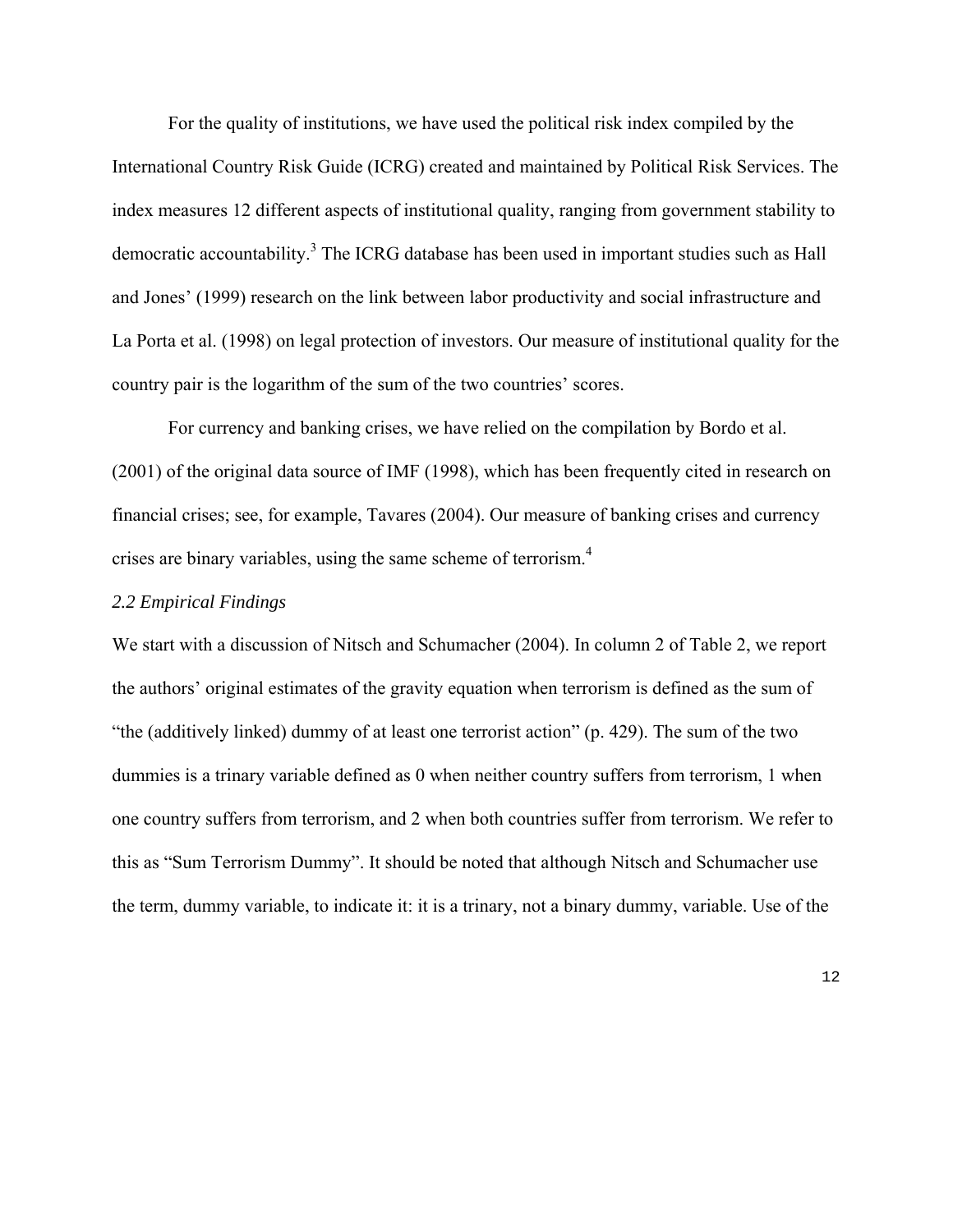trinary variable assumes that the impact of terrorism when both countries suffer from terrorism would be twice as large as the effect when only one country suffers from it.

## [Insert Table 2 here]

Moreover, Nitsch and Schumacher restrict their sample period to the years 1968-1979, apparently because they use terrorism data from Mickolus (1980), even though the electronicbased ITERATE goes well beyond 1979. The salient result in Nitsch and Schumacher is that the "Sum Terrorism Dummy" has a statistically significant negative coefficient and an economic impact of reducing bilateral trade by almost 10% if one country is affected by terrorism and 20% if both countries are affected by it.<sup>[5](#page-32-4)</sup> The "Sum Terrorism Dummy" variable is reported as being significant at the 1% level. We reproduced the Nitsch and Schumacher experiment for the period 1980-1999, by using the same "Sum Terrorism Dummy" variable and found that the statistical significance of the trend disappears; see column 3 of the table. In fact, the variable is no longer significant even at the 10% level. The trinary variable remains statistically insignificant even with our specification of the gravity equation; see last column. The results in the last column are very similar to those in the literature, where common RTA and inter-regional variables are added in addition to the variables in Nitsch and Schumacher. In sum, the impact of the terrorism discovered by Nitsch and Schumacher appears to be sample specific and evident only when the terrorism is measured in this particular, unconventional way. We found it unproductive to pursue this line of inquiry further. Instead, we use two separate dummy variables for terrorism and we include their interaction terms with both distance and common borders.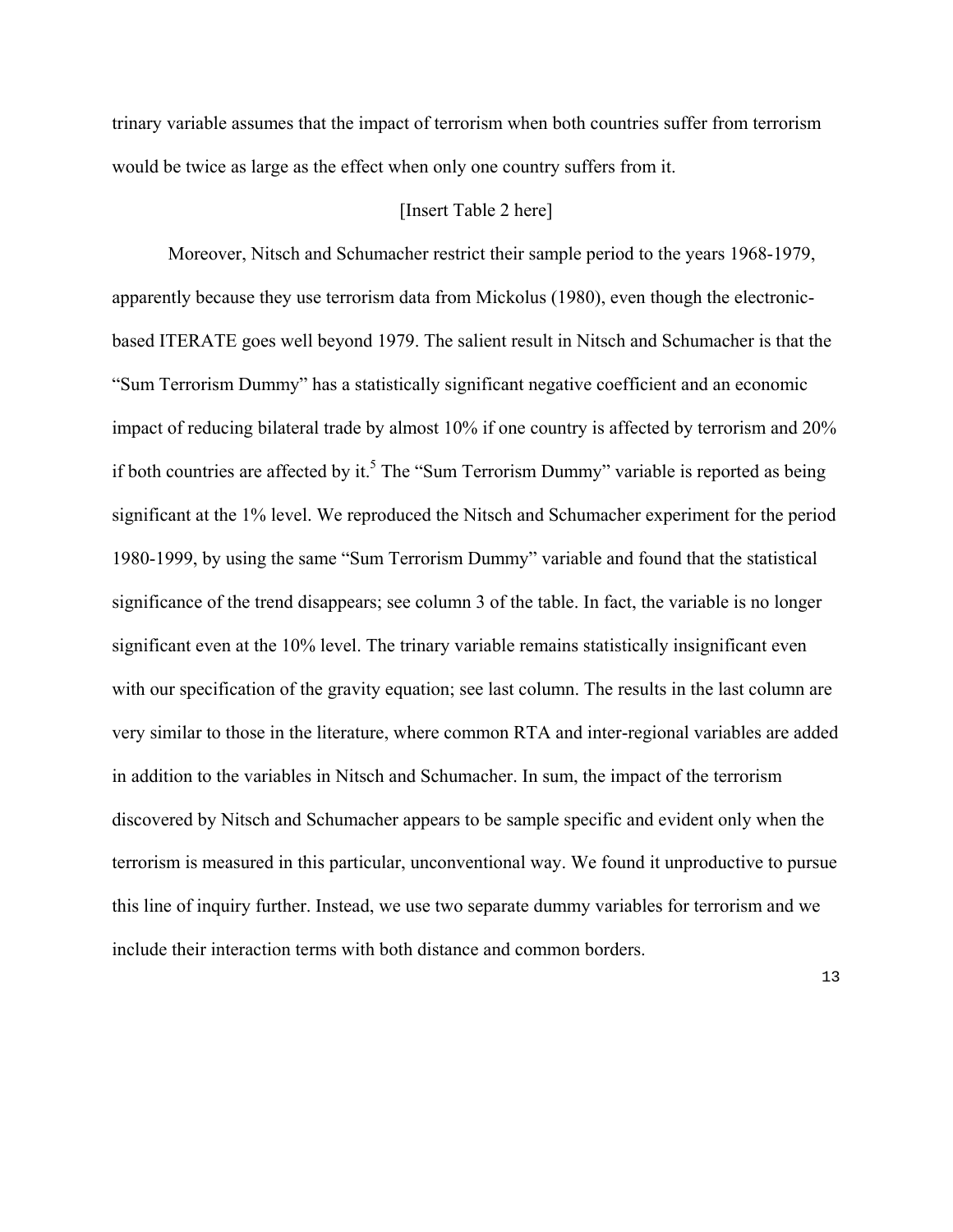Table 3 shows results on terrorism, distance and border based on Equation (2). In column 2 of Table 3, terrorism enters the equation only as a level (or intercept term) shift parameter; in column 3 it also interacts with distance; and in column 4, it also interacts with common land borders. All the coefficient estimates of the six terrorist variables are statistically significant at least at the 10% level and have the expected sign. The interaction between terrorism and common land borders is economically strong, stronger than the level shift parameter. Pairs of countries in which both partners suffer from terrorism trade 62% less than country pairs not subject to terrorism; pairs in which only one country suffers from terrorism trade 41% less than country pairs not subject to terrorism. The level effect of terrorism on all bilateral trade implies a reduction of 25% in bilateral trade flows when both countries experience terrorism and 32% when only one country experiences terrorism.<sup>[6](#page-32-5)</sup>

### [Insert Table 3 here]

 Terrorism-related trading costs decline as distance between trade partners increases. For example, the elasticity of real bilateral trade flows with respect to distance for both countries experiencing terrorism is -1.035 against an elasticity of -1.08 for countries not subject to terrorism. The numerically smaller elasticity of terrorism-prone countries partially offsets the negative impact of terrorism working through the level shift parameter. The differential elasticities also corroborate the proposition that terrorism has differentiated location effects. The interaction of terrorism with common border shows that the impact of terrorism for nonneighboring countries also works in the opposite direction of the level shift parameter. To see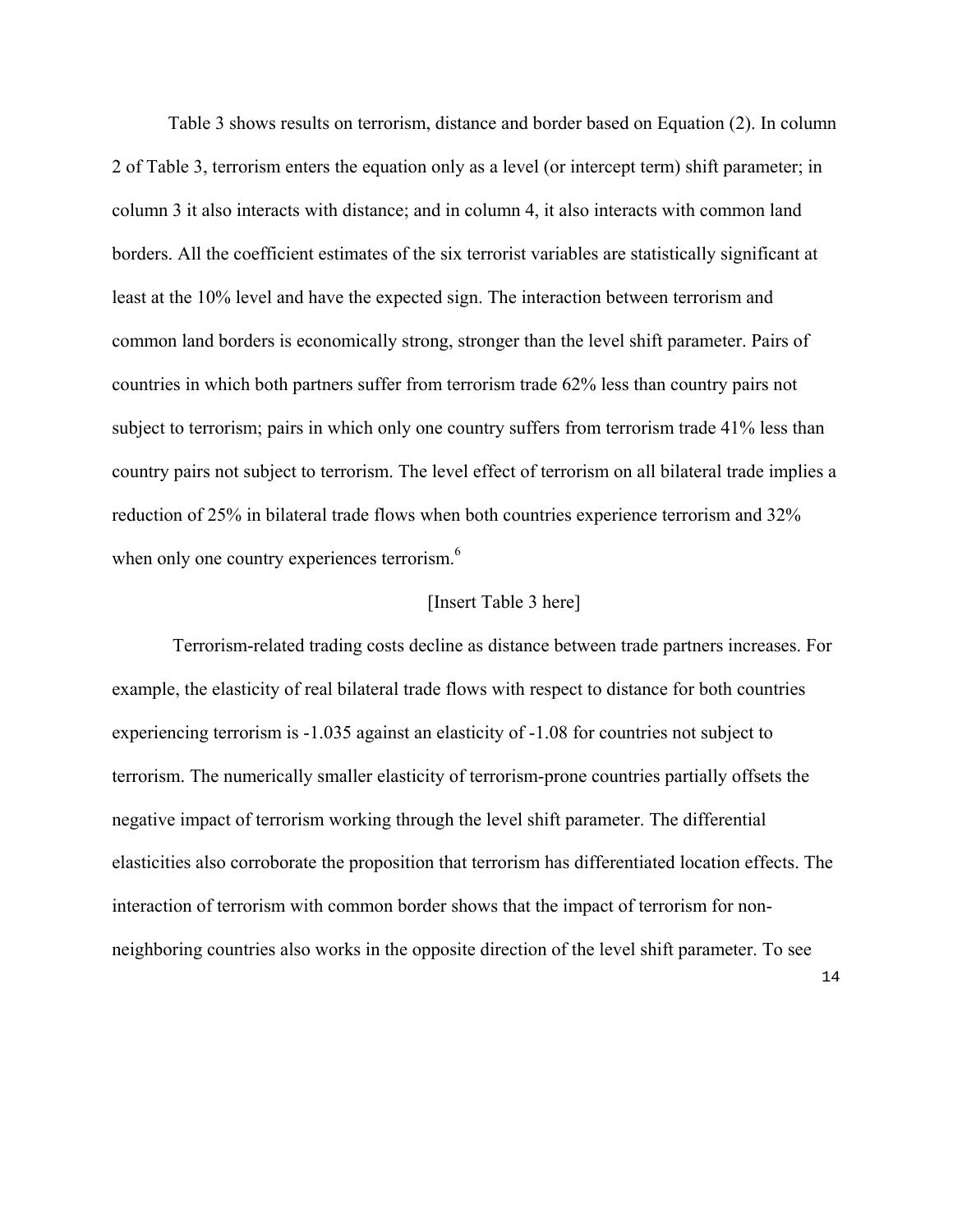more clearly how terrorism interacts with distance and border, we have selected three pairs of trading partners, which all have experienced terrorism in the same year in the sample. Israel and Jordan share a common land border; Pakistan and Tunisia are separated by about the average distance in the sample (3,527 miles), and Ecuador and Singapore have the greatest distance in the sample (12,320 miles). The Impact of terrorism -- measured by the level shift parameter, the terrorism dummy interacting with distance, and the terrorism dummy interacting with common border-- reduces the logarithm of real bilateral trade flows by 9.4% between neighboring Israel and Jordan, but only by 0.022% between Pakistan and Tunisia at the average distance; on the other hand, terrorism actually raises the logarithm of bilateral trade by 0.41% between the very distant Ecuador and Singapore. For this last pair of countries, the positive border interaction effects more than offsets the negative impact working through the level shift parameter; see Table 4. These patterns are consistent with terrorism redistributing trade flows from close to distant countries.

## [Insert Table 4 here]

The above findings appear to be robust in the presence of other calamities, such as natural and technological disasters, the quality of national institutions, and banking and currency crises; see Table 5. Natural disasters, in contrast to terrorism, have statistically negative effects across all countries but positive ones for neighboring countries. Technological disasters, on the other hand, have a statistically positive level effect but a negative one for common border countries. This pattern may reflect different responses by neighboring countries to different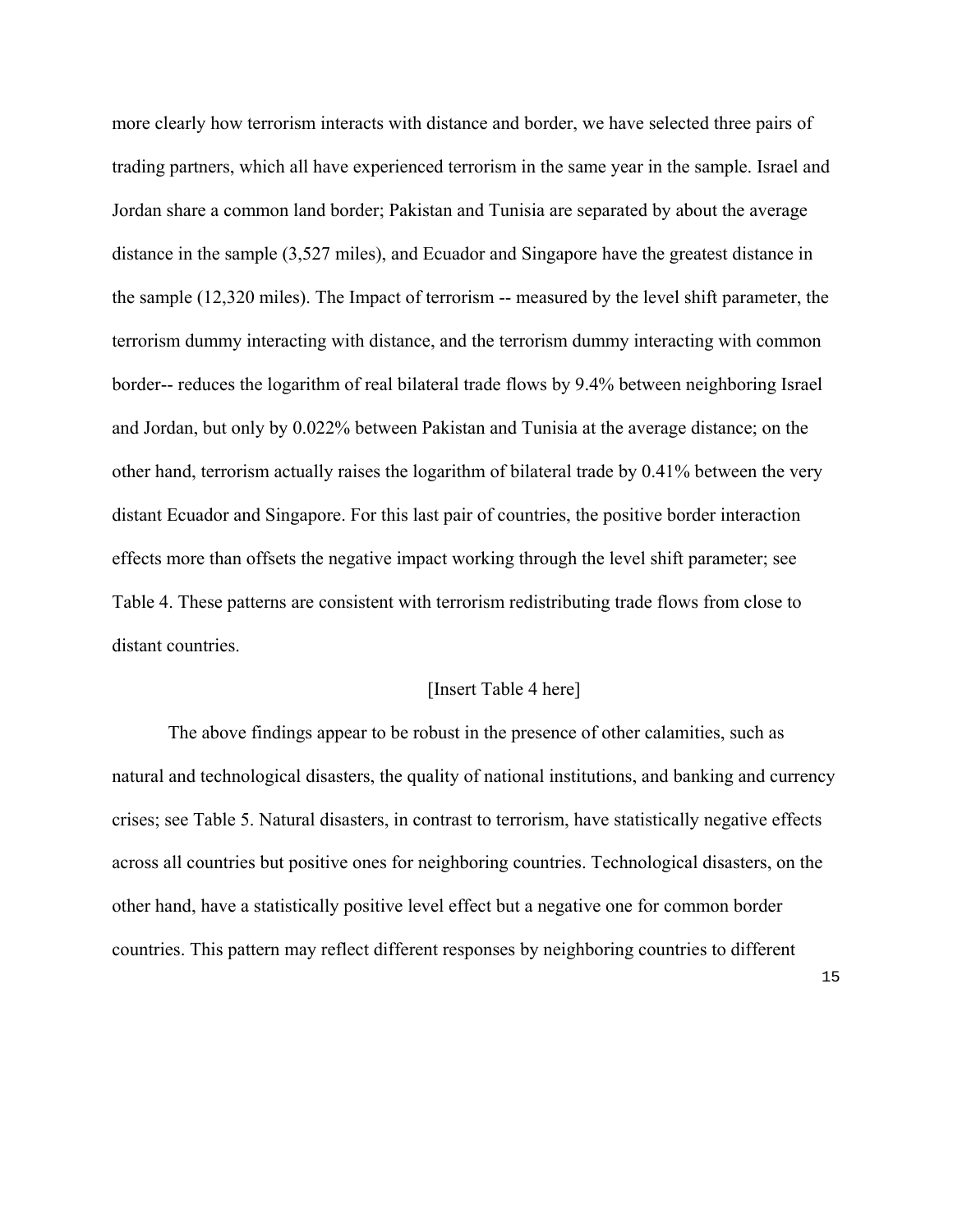kinds of disasters. Natural disasters may prompt neighbors to embark on cooperative strategies that enhance bilateral trade flows. Technological disasters may instead spark protectionist responses that reduce trade flows. The estimated coefficients of the banking and currency crises dummy variables are either statistically insignificant or positive. It should be noted that banking and currency crises are much less numerous than other calamities and the characteristics of the sample are different from those without them as shown in Table 1, a possible reason for the odd result in the estimation. Institutional quality has a strong positive intercept impact on bilateral trade flows but a negative one for neighboring countries; this too is counter to our expectation. In sum, a few unexplainable aspects notwithstanding, the salient aspect of Table 5 is that the addition of other calamities does not alter the statistical and economic significance of terrorism on bilateral trade flows.

## [Insert Table 5 here]

We report the economic significance of terrorism on trade in Table 6. Column 1 shows the estimates of the coefficients, reported in column 4 of Table 3, multiplied by the (sample) mean value of the corresponding variables of the simple specification of the gravity equation. The predicted value of the log of bilateral trade without any terrorism is 12.0828. Column 2 shows the prediction of a specification when terrorism is added to the previous column under a scenario that both trading partners suffer from terrorism. The predicted log bilateral trade is 11.1125. The terrorism accounts for a reduction of 8.03% in the logarithm of bilateral trade flows predicted when terrorism is excluded; call it the marginal impact of terrorism. With a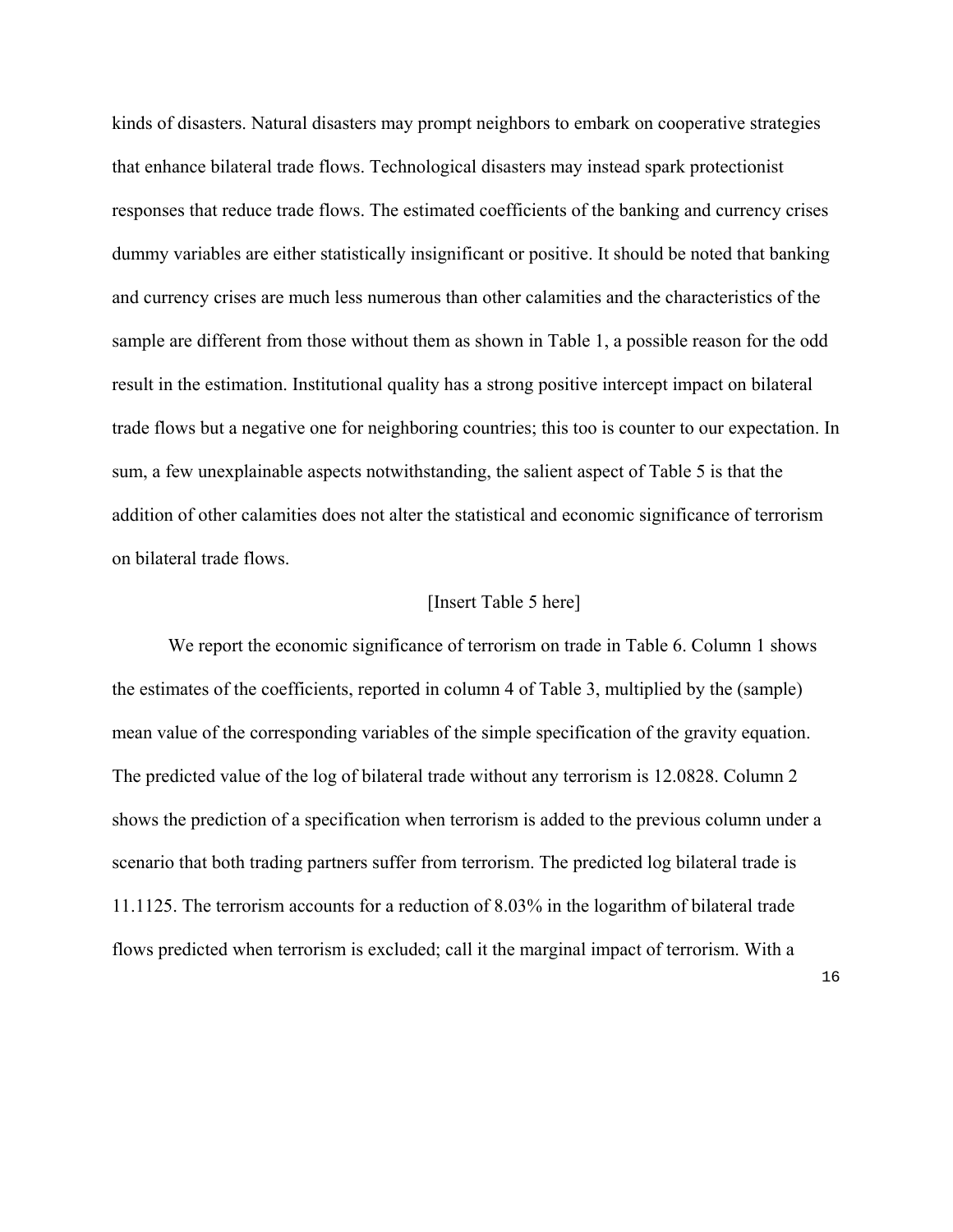similar procedure, we compute the marginal impact of disasters (columns 3 and 4) and institutional quality (columns 5 and 6). Disasters, conditional on terrorism and institutional quality, reduce the predicted logarithm of bilateral trade by 2.87%. A one standard deviation decline in institutional quality, conditional on terrorism, disasters, and institutional quality, reduce the logarithm of bilateral trade by 0.9%. In sum, the exercise confirms the economic importance of terrorism against the background of disasters and quality of institutions. The impact of terrorism is by far larger than the impact of other disasters and crises. The trading partners sharing common land borders and terrorism activities have an extra burden of higher transaction costs which reduce their trade, in logarithmic terms, by 8%.

[Insert Table 6 here]

#### **3. Implications of Border Policy**

We have seen that terrorism exerts a large negative impact on trade by raising trading costs. By hardening borders, especially between neighboring trading partners, terrorism contributes to higher trading costs and to the subsequent substitution of home trade for cross-border trade. These effects are likely to be much higher for small and open economies than for large and relatively closed economies. Another adjustment resulting from the hardening of the borders comes from the redistribution of trade from country pairs with higher trading costs to country pairs with lower trading costs. Our evidence shows that terrorism redistributes and diverts trade from neighboring to distant countries suffering from terrorism. Trade redistribution and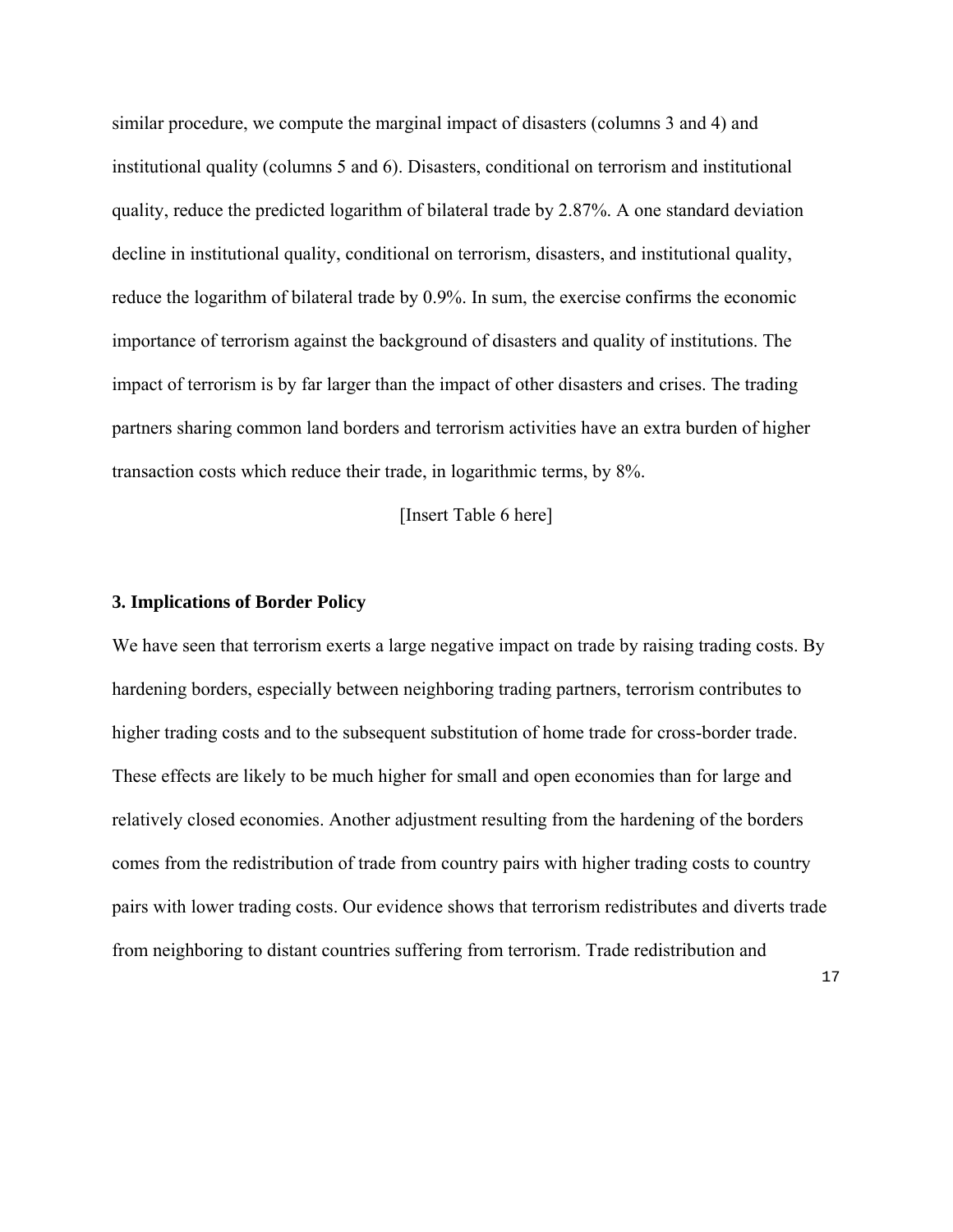diversion are likely to be much more widespread when countries adopt different border policies, with soft-barrier countries gaining trade at the expense of hard-barrier countries.

 The negative consequences of harder border policies could be partially offset by cooperative arrangements. Neighboring countries tend to trade more than distant countries and have more to lose by not cooperating. As an example, the United States has long land borders with both Canada and Mexico. Canada is the most important trading partner of the United States and Mexico is the third. Failure to cooperate on common border policies would induce substitution of home for cross-border transactions. Since these substitutions would be deeper in Mexico and Canada than in the United States, Canada and Mexico would have a greater incentive to follow U.S. border policy than the United States to follow either Canadian or Mexican border policies. Similarly, in the European Union the large member countries have incentives to set their own harder border policies and the small ones have incentives to follow those policies.

 Cooperative arrangements on border policy may actually accelerate the process of regional deepening, as evidenced from our results (see Table 3). Regional trade agreements with homogeneous countries and preferences would be the fastest in implementing such a perimeter. Customs unions would face lower coordinating costs than free trade associations. In sum, security concerns would make the world less global and hence more regional.

### **4. Conclusions**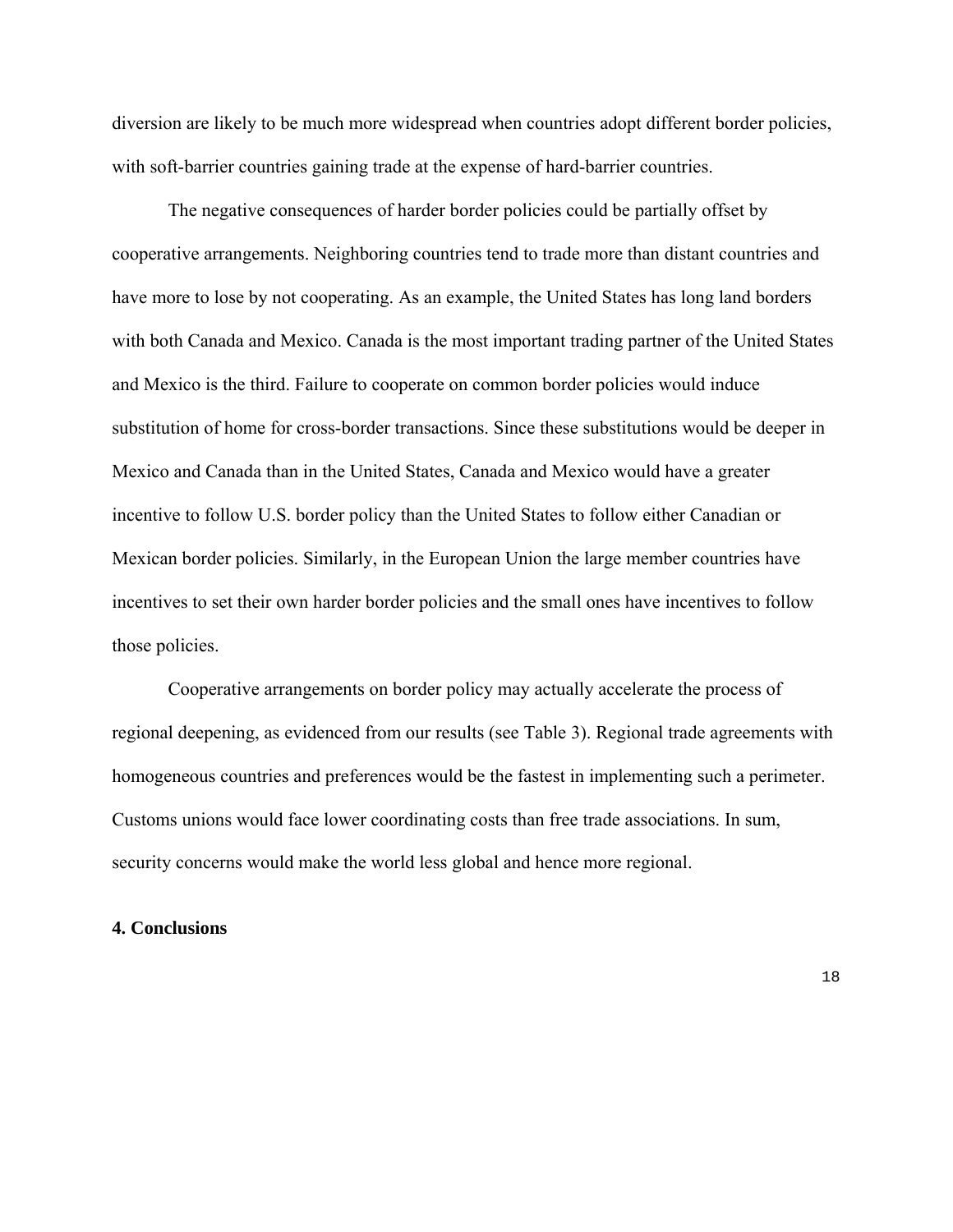The main thesis of this paper is that terrorism exerts a negative impact on bilateral trade flows by raising trading costs and hardening borders. The evidence marshaled in this paper indicates that neighboring countries suffering from terrorism trade considerably less than countries not subject to it. As distance increases between countries, the impact of terrorism declines. That is, the elasticity of bilateral trade with respect to distance declines for terrorism-affected countries, suggesting that some trade is redirected from close to more distant countries as a result of terrorism. The positive impact working through distance tends to offset the negative impact working through the level shift parameter. These findings are robust in the presence of natural disasters, technological disasters, the quality of national institutions, banking crises, and currency crises.

The economic consequences of safer borders are likely to hit hardest small and open economies and to increase the home bias of international trade. It will also divert cross-border trade towards countries with smaller border restrictions. In an attempt to minimize the cost of hardened borders, some regional trade agreements may experiment with common security perimeters. This, in turn, will lead to a deeper regional trade bias.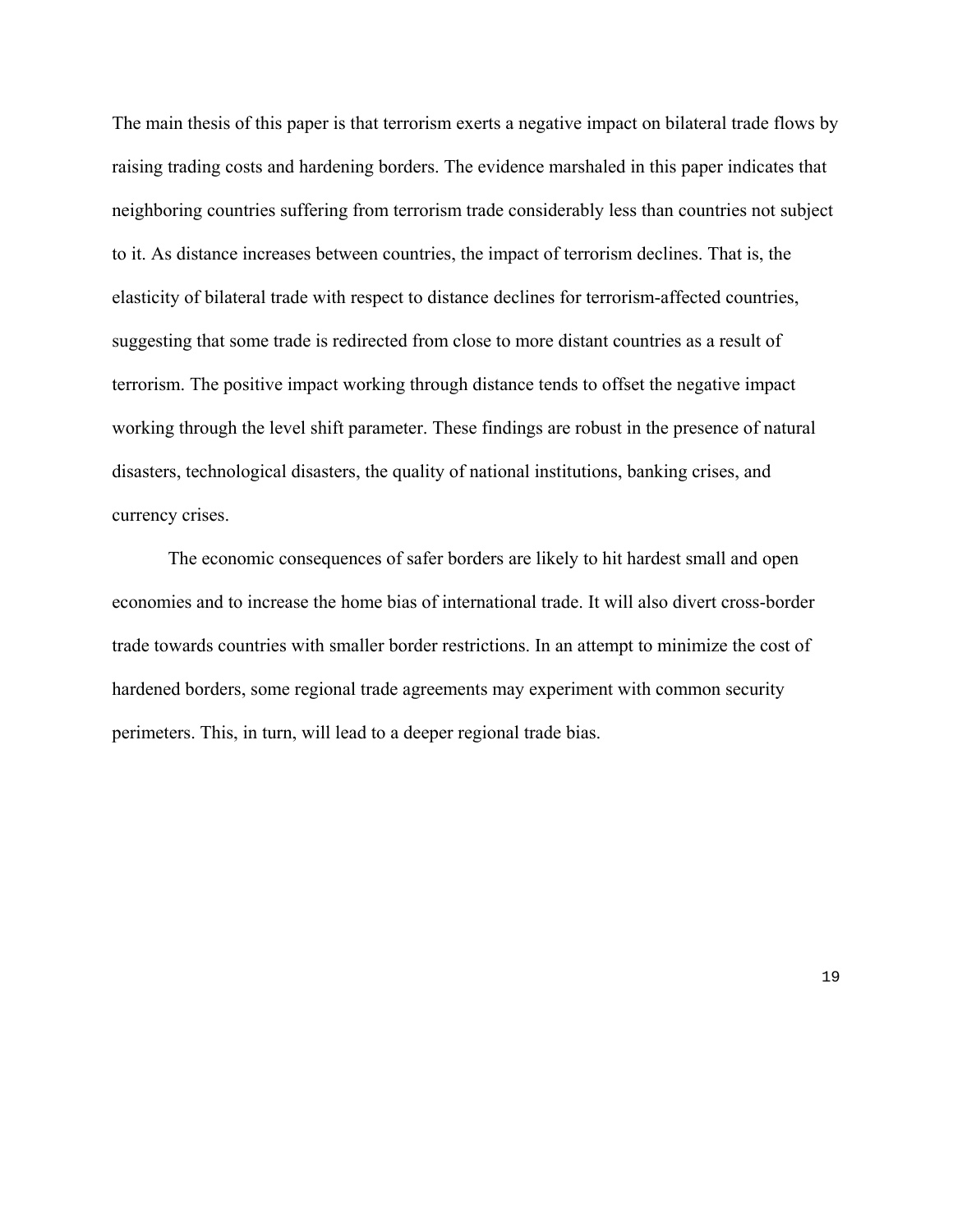## **Endnotes**

1 Natural disasters include droughts, earthquakes, extreme temperatures, famines, floods, slides, volcanic eruptions, waves/surges, wild fires, wind storms, epidemics, and insect infestations. Technological disasters include industrial, transport, and miscellaneous accidents. See [http://www.em](http://www.em-dat.net/)[dat.net/](http://www.em-dat.net/) for definitions and data.

2 BothNat and OnlyoneNat denote, respectively, both countries and only one country in the pair experiencing natural disasters. BothTech and OnlyoneTech have similar meanings for technological disasters.

3 The complete list includes government stability (12% weight), socioeconomic conditions (12%), investment profile (12%), internal conflict (12%), external conflict (12%), corruption (6%), military in politics (6%), religion in politics (6%), law and order (6%), ethnic tensions (6%), democratic accountability  $(6\%)$ , and bureaucratic quality  $(4\%)$ .

4 BothBank and OnlyoneBank denote, respectively, both countries and only one country in the pair experiencing a banking crisis. BothCurr and OnlyoneCurr are the corresponding variables for currency crises.

5 We ignore the authors' estimates when terrorism is defined as  $log(1+$  number of terrorist actions), which give rise to the headline result that a doubling of terrorist attacks is associated with a 4% decline in bilateral trade.

6 The exponentiation of -.9699, -.5306, -.287, and -.377 are respectively 0.38, 0.59, and 0.75 and 0.68.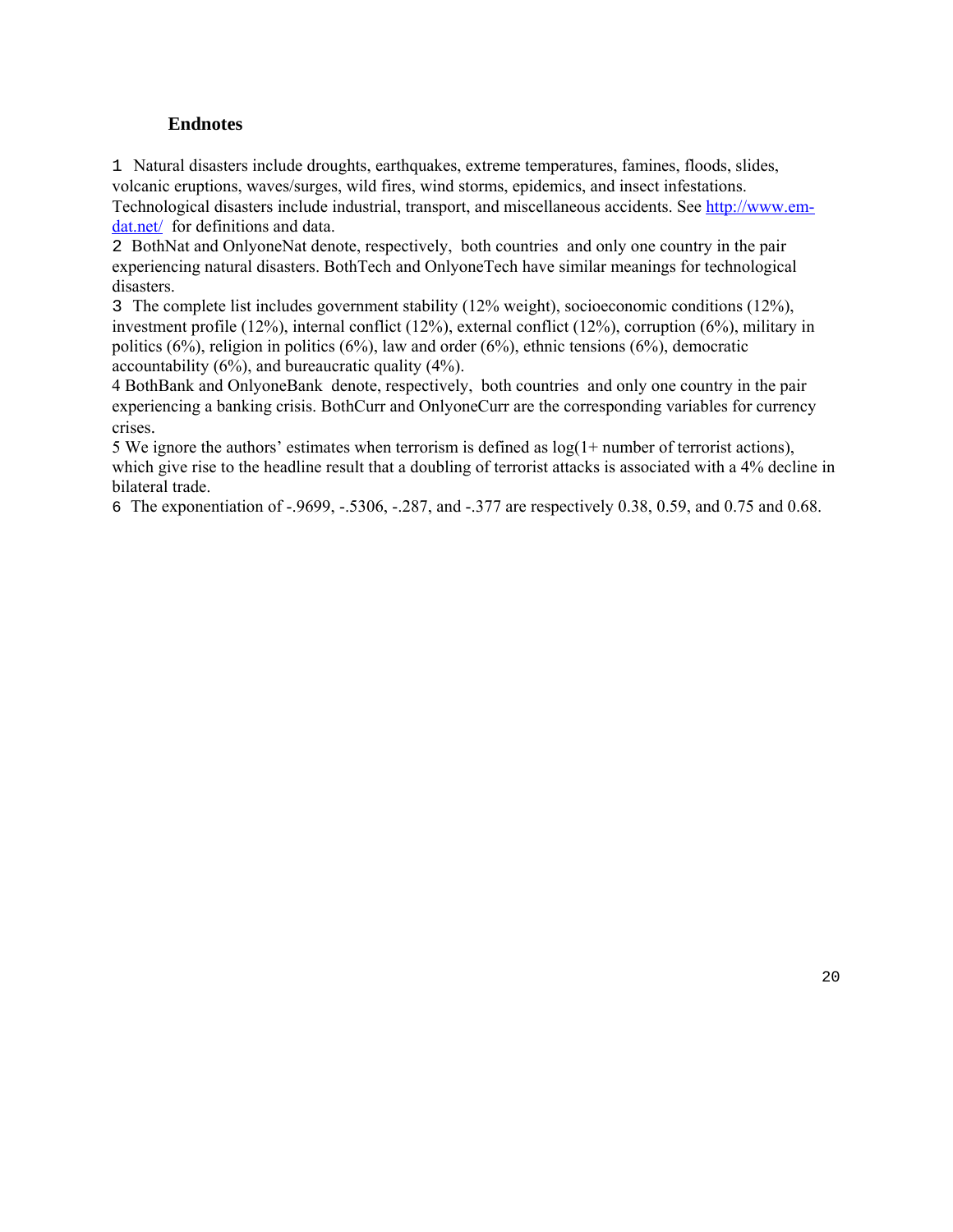### **References**

- Abadie, A. & Gardeazabal, J. (2003). The Economic Costs of Conflict: A Case Study of the Basque Country. *American Economic Review, 93*(1), 113-132.
- Albala-Bertrand, J. (1993). *Political Economy of Large Natural Disasters*. Oxford: Claredon Press.
- Alesina, A., Ozler, S., Roubini, N. & Swagel, P. (1996). Political Instability and Economic Growth. *Journal of Economic Growth, 1*(2),189-211
- Anderson, J.E. & van Wincoop, E. (2003). Gravity with Gravitas: A Solution to the Border Puzzle. *American Economic Review, 93*(1), 170-193.
- Atkinson, S.E., Sandler, T. & Tschirhart, J.T. (1987). Terrorism in a Bargaining Framework. *Journal of Law and Economics, 30*(1), 1-21.
- Auffret, P. (2003). High Consumption Volatility: The Impact of Natural Disasters? *World Bank Policy Research Working Paper 2962.*
- Barro, R. (1991). Economic Growth in a Cross Section of Countries. *Quarterly Journal of Economics, 106*(2), 407-443.
- Bergeijk, P.A.G. (1994). *Economic Diplomacy, Trade, and Commercial Policy: Positive and Negative Sanctions in a New World Order.* Vermont: Edward Elgar.
- Bordo, M., Eichengreen, B., Klingebiel, D. & Martinez-Peria, M.S. (2001). Is The Crisis Problem Growing Severe? *Economic Policy, 32*, 53-81.
- Bloomberg, S.B., Hess, G.D. & Orphanides, A. (2004). The Macroeconomic Consequences of Terrorism. *Journal of Monetary Economics*, *51*(5), 1007-1032.
- Cauley, J. & Im, E.I. (1988). Intervention Policy Analysis of Skyjackings and Other Terrorist Incidents. *American Economic Review, 78*(2), 27-31.
- Centre for Research on the Epidemiology of Disasters. *EM-DAT: The International Disaster Database* - [www.em-dat.net](http://www.em-dat.net/) - Université Catholique de Louvain - Brussels – Belgium.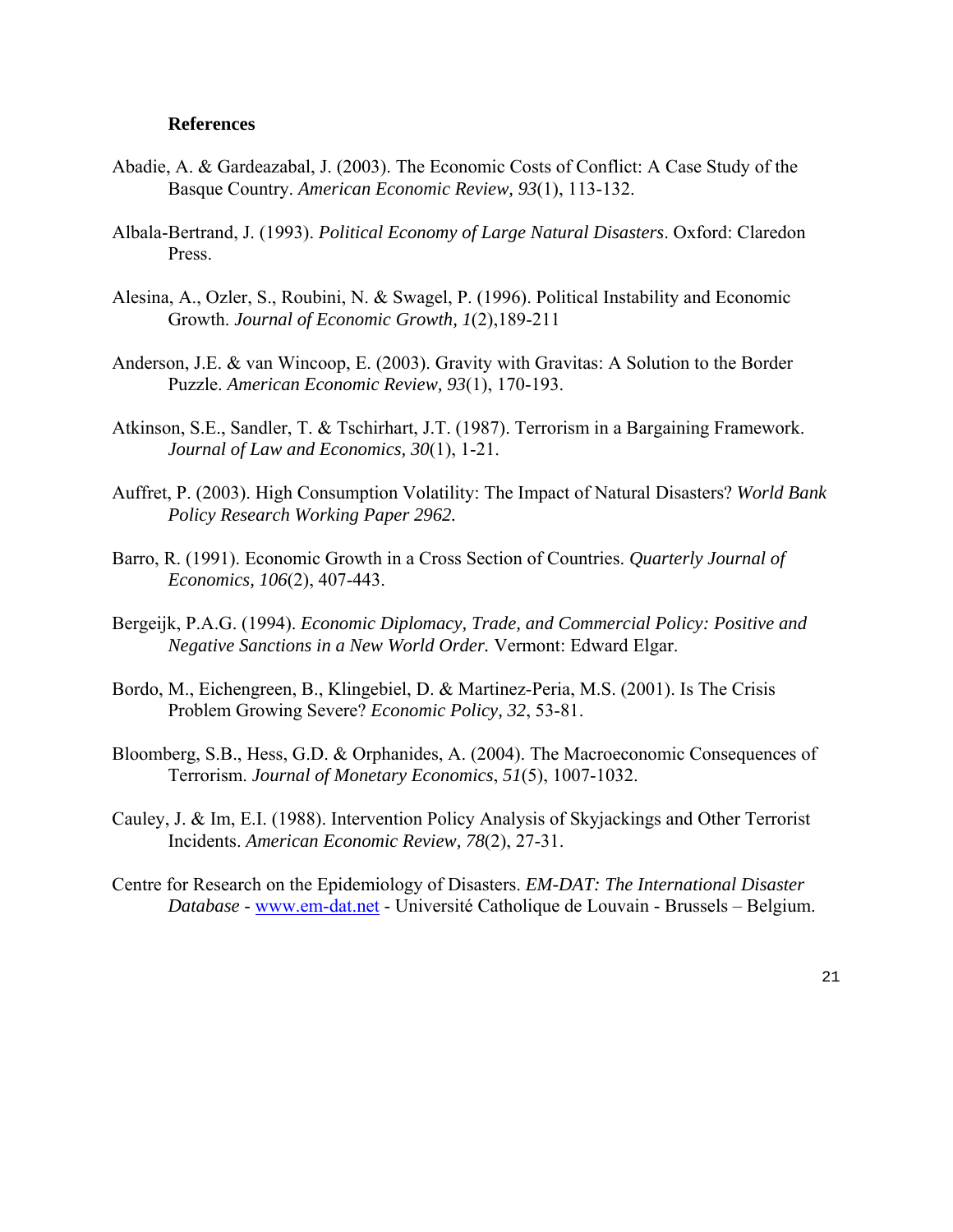- Eckstein, Z. & Tsiddon, D. (2004). Macroeconomic Consequences of Terror: Theory and the Case of Israel. *Journal of Monetary Economics, 51*(5), 971-1002.
- For Jihadist, Read Anarchist. (2005, August 20). *Economist,* p. 17-20.
- Enders, W., Sandler, T. & Parise, G. (1992). An Econometric Analysis of the Impact of Terrorism and Tourism. *Kyklos*, *45*(4), 531-54.
- Visa delays Cost Corporate America 'More than \$30bn' Over Two Years. (2004, June 2). F*inancial Times,* p. 1.
- Universities Hit by 'Unwelcoming' Visa Rules. (2004, April 29). *Financial Times,* p.1.
- Washington Launches Border Control Review. (2004, April 23). *Financial Times*, p. 2.
- Practical Hurdles Slow Europe's Joint Effort to Tackle Terrorism. (2005, August 1). *Financial Times*, p. 3.
- Hall, R., & Jones, C. (1999). Why Do Some Countries Produce So Much More Output Per Worker Than Others? *The Quarterly Journal of Economics*, *114*, 83-116.
- Hoffman, B. (1998). *Inside Terrorism.* New York: Columbia University Press.
- IMF. (1998). International Capital Markets: Developments, Prospects, and Key Policy Issues. Available at [http://www.imf.org/external/pubs/ft/icm/icm98/.](http://www.imf.org/external/pubs/ft/icm/icm98/)
- La Porta, R., Lopez-de-Silanes, F., Shleifer, A., & Vishny, R.W. (1998). Law and Finance. *Journal of Political Economy, 106*(6), 1113 - 1155.
- Li, Q. & Schaub, D. (2004). Economic Globalization and Transnational Terrorism: A Pooled Time-Series Analysis. *Journal of Conflict Resolution, 48*(2), 230-258.
- Mickolus, E. (1980). *Transnational Terrorism.* Wesport, CT: Greenwood Press.
- Mickolus, E., Sandler, T., Murdock, J. & Fleming, P. (2003). *International Terrorism: Attributes of Terrorist Events.* Dunn Loring, Vinyard Software.
- Nitsch, V. & Schumacher, D. (2004). Terrorism and International Trade: an Empirical Investigation. *European Journal of Political Economy*, *20*(2), 423-433.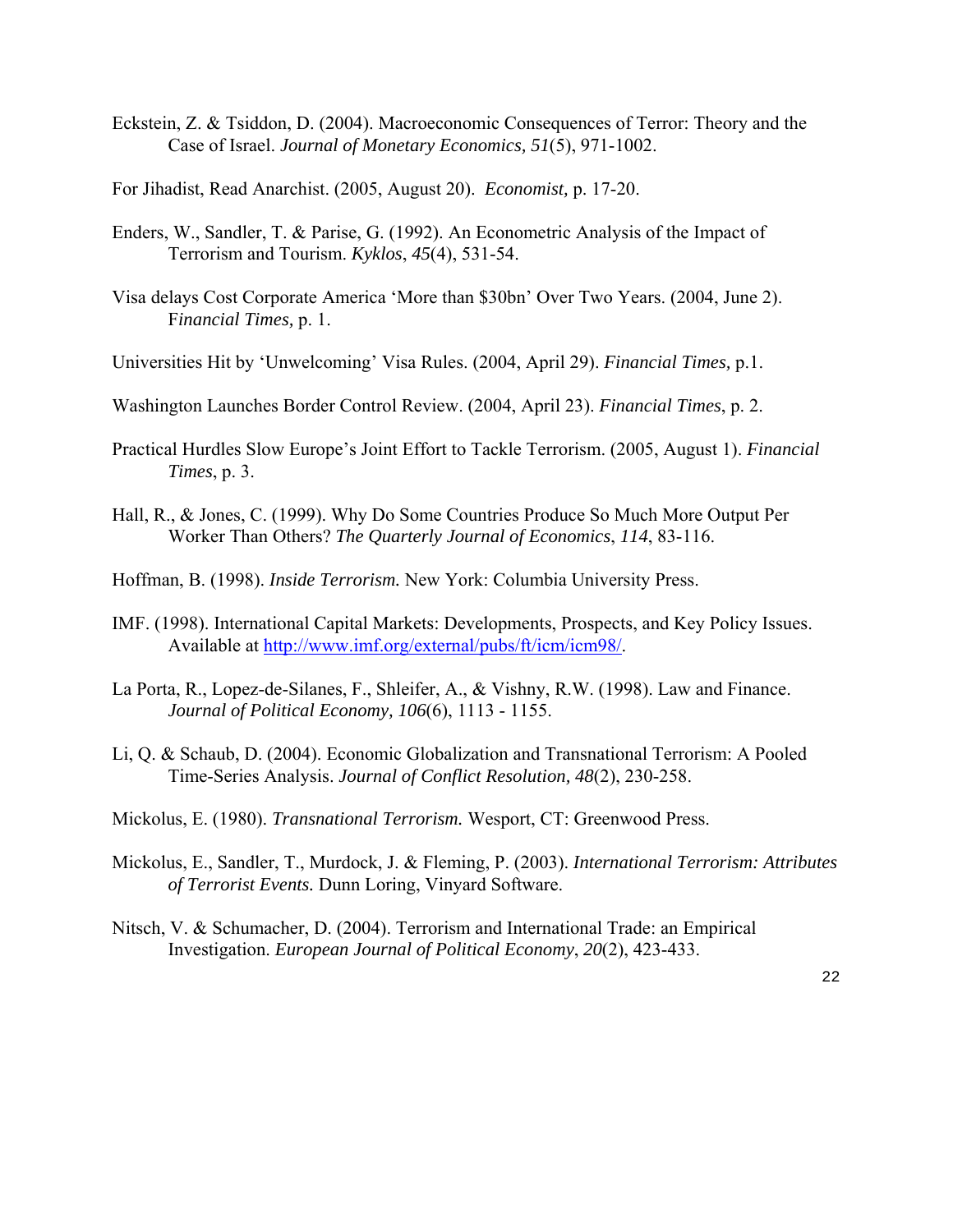- OECD (1994). Guidelines on Disaster Mitigation, The OECD Development Aid Committee. Available at [http://www.oecd.org/dataoecd/37/7/1887740.pdf.](http://www.oecd.org/dataoecd/37/7/1887740.pdf)
- Polachek, S.W. (1980). Conflict and Trade. *Journal of Conflict Resolution, 24*(1), 55-78.
- Pollins, B. M. (1989a). Conflict, Cooperation, and Commerce: The Effect of International Political Interactions on Bilateral Trade Flows. *American Journal of Political Science, 33*(3), 737-761.
- Pollins, B.M. (1989b). Does Trade Still Follow the Flag? *American Political Science Review, 83*(2), 465-480.
- Political Risk Services. *International Country Risk Guide. A*vailable at [http://www.icrgonline.com/default.aspx.](http://www.icrgonline.com/default.aspx)
- Reuveny, R. (1999-2000), The Trade and Conflict Debate: A Survey of Theory, Evidence and Future Research, *Peace Economics, Peace Science and Public Policy, 6*(1), 23-49.
- Reuveny, R. & Kang, H. (1998). Bilateral Trade and Political Conflict/Cooperation: Do Goods Matter? *Journal of Peace Research*, *35*, 581-602.
- Rose, A.K. (2000). One Money, One Market: The Effects of Common Currency on Trade. *Economic Policy*, *30*, 9-45.
- Sandler, R. & Enders, W. (2004). An Economic Perspective on Transnational Terrorism. *European Journal of Political Economy*, *20*(2), 301-316.
- Sandler, T., Tschirhart, J.T. & Cauley, J. (1983). A Theoretical Analysis of Transnational Terrorism. *The American Political Science Review, 77,* 36-77.
- Skidmore, M. & Toya, H. (2002). Do Natural Disasters Promote Long-Run Growth? *Economic Inquiry, 40*(4), 664-687.
- Tavares J. (2004). The Open Society Assesses Its Enemies: Shocks, Disasters and Terrorist Attacks. *Journal of Monetary Economics, 51*(5), 1039-1070.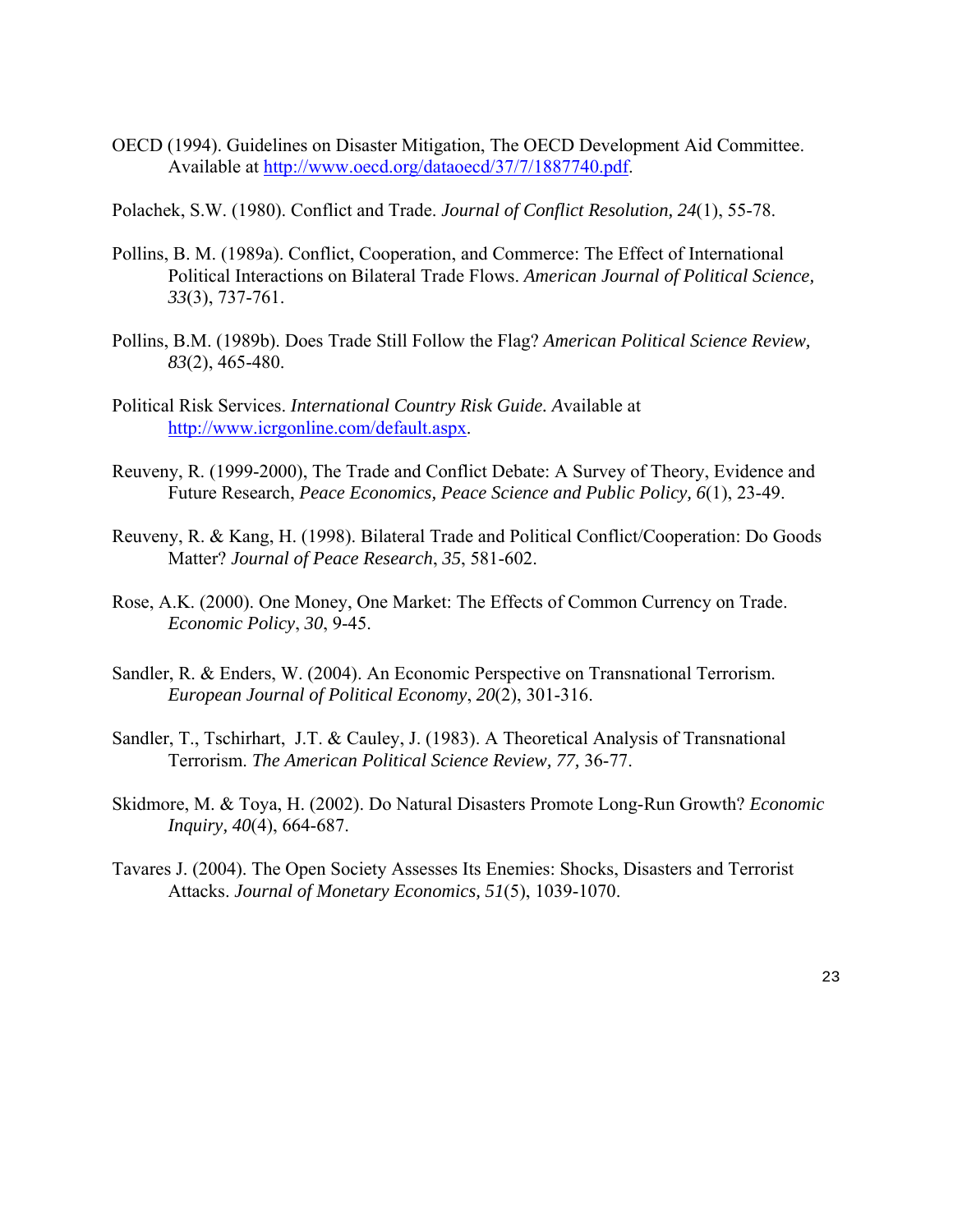The White House, Office of the Press Secretary. (2002). Securing America's Borders Fact Sheet: Border Security. January 25. Available at [http://www.whitehouse.gov/news/releases/2002/01/20020125.html.](http://www.whitehouse.gov/news/releases/2002/01/20020125.html)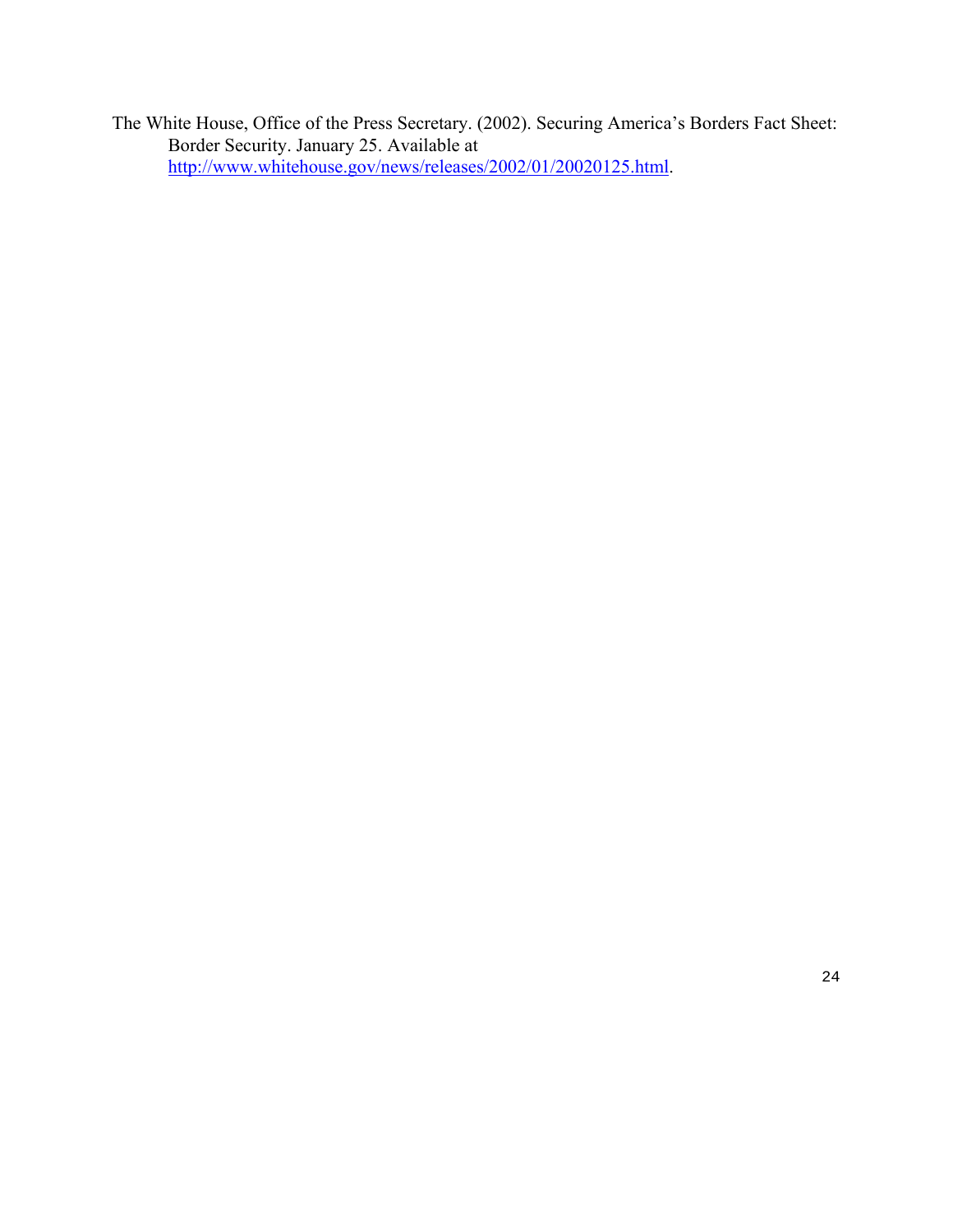| Variable                                     | Obs.   | Mean      | Std. Dev.  | Min              | Max            |
|----------------------------------------------|--------|-----------|------------|------------------|----------------|
| Real Trade Flow <sup>1</sup>                 | 97,803 | 2,180,700 | $1.75E+07$ | 0.00015          | $1.09E + 09$   |
| Log (real Trade Flow)                        | 97,803 | 10.7692   | 3.0379     | $-8.8161$        | 20.8112        |
| Log of real $GDP1$                           | 97,803 | 48.8429   | 2.5088     | 38.6652          | 59.0900        |
| $Log$ (real<br>per capita $GDP$ <sup>1</sup> | 97,803 | 16.4559   | 1.5084     | 9.90 05          | 21.3783        |
| Log (distance) <sup>2</sup>                  | 97,803 | 8.2135    | 0.7692     | 4.0168           | 9.4215         |
| Common Border                                | 97,803 | 0.0244    | 0.1543     | $\boldsymbol{0}$ | $\mathbf{1}$   |
| Common language                              | 97,803 | 0.2105    | 0.4077     | $\boldsymbol{0}$ | $\mathbf{1}$   |
| Common country                               | 97,803 | 0.0003    | 0.0166     | $\boldsymbol{0}$ | $\mathbf{1}$   |
| Common colonizer                             | 97,803 | 0.0821    | 0.2745     | $\boldsymbol{0}$ | $\mathbf{1}$   |
| Colonial relationship                        | 97,803 | 0.0212    | 0.1441     | $\mathbf{0}$     | $\mathbf{1}$   |
| Common currency                              | 97,803 | 0.0069    | 0.0827     | $\boldsymbol{0}$ | $\mathbf{1}$   |
| Common RTA                                   | 97,803 | 0.0222    | 0.1473     | $\mathbf{0}$     | $\mathbf{1}$   |
| Inter-regional                               | 97,803 | 0.1204    | 0.3254     | $\boldsymbol{0}$ | $\mathbf{1}$   |
| Sum Terrorism                                | 97,803 | 1.0174    | 0.7032     | $\boldsymbol{0}$ | $\overline{2}$ |
| <b>Both Terror</b>                           | 97,803 | 0.2561    | 0.4365     | $\mathbf{0}$     | 1              |
| $Both T^* log (distance)$                    | 97,803 | 2.0923    | 3.5905     | $\boldsymbol{0}$ | 9.419          |
| BothT* Border                                | 97,803 | 0.0090    | 0.0944     | $\boldsymbol{0}$ | $\mathbf{1}$   |

**Table 1. Summary Statistics**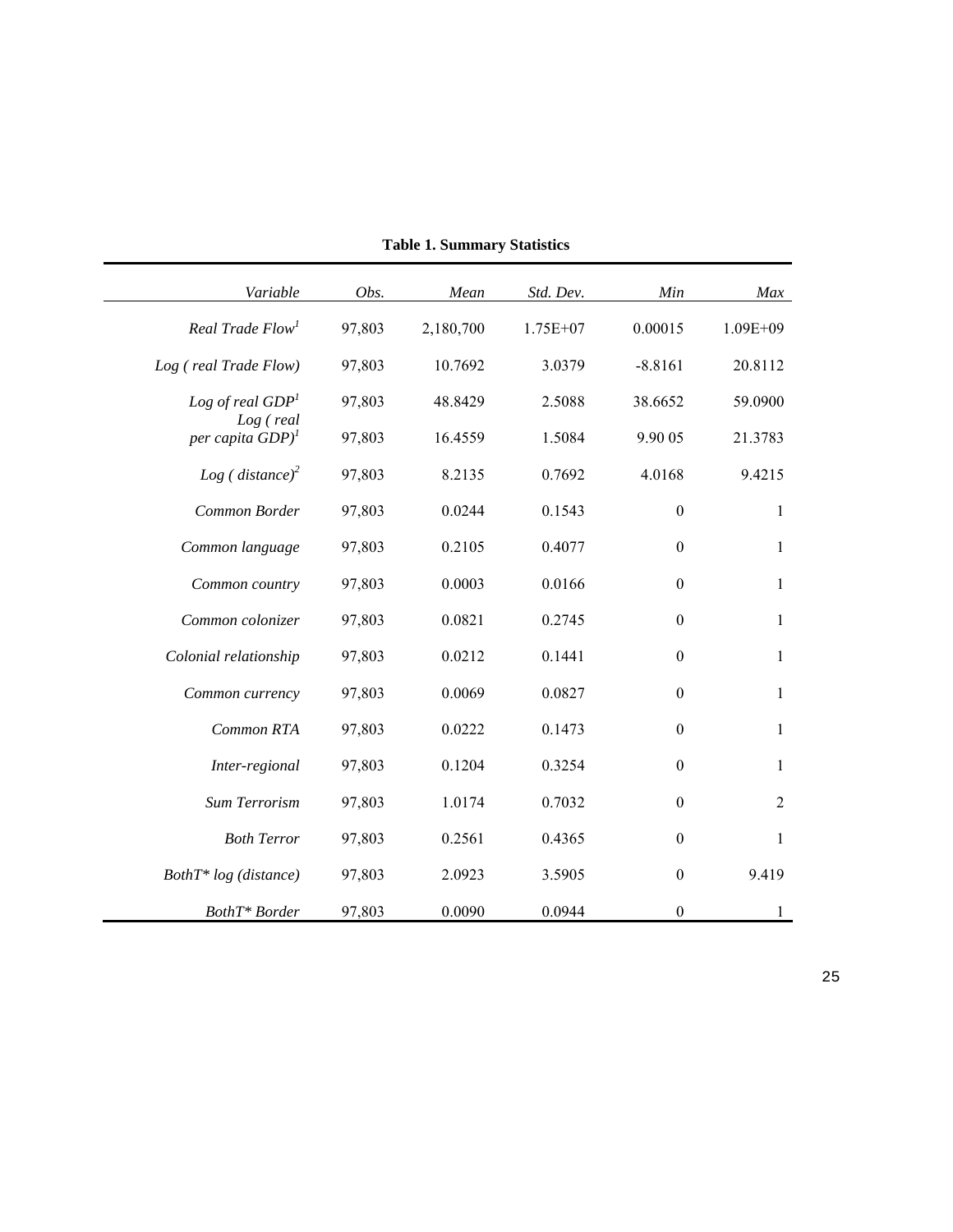| Only One Terror                                         | 97,803           | 0.5052           | 0.5000           | $\boldsymbol{0}$                     | 1                 |
|---------------------------------------------------------|------------------|------------------|------------------|--------------------------------------|-------------------|
| $Only one T * log(distance)$                            | 97,803           | 4.1632           | 4.1519           | $\boldsymbol{0}$                     | 9.4215            |
| OnlyoneT*Border                                         | 97,803           | 0.0091           | 0.0949           | $\boldsymbol{0}$                     | $\mathbf{1}$      |
| <b>Both Natural Disaster</b>                            | 96,864           | 0.3452           | 0.4754           | $\boldsymbol{0}$                     | $\mathbf{1}$      |
| BothNat* log (distance)                                 | 96,864           | 2.8736           | 3.9826           | $\boldsymbol{0}$                     | 9.4215            |
| BothNat* Border                                         | 96,864           | 0.0112           | 0.1051           | $\boldsymbol{0}$                     | $\mathbf{1}$      |
| <b>Only One Natural Disaster</b>                        | 96,864           | 0.4831           | 0.4997           | $\boldsymbol{0}$                     | 1                 |
| OnlyoneNat*log(distance)                                | 96,864           | 3.9764           | 4.1447           | $\boldsymbol{0}$                     | 9.4215            |
| OnlyoneNat*Border<br><b>Both Technological Disaster</b> | 96,864<br>96,864 | 0.0087<br>0.1730 | 0.0929<br>0.3783 | $\boldsymbol{0}$<br>$\boldsymbol{0}$ | 1<br>$\mathbf{1}$ |
|                                                         |                  |                  |                  |                                      |                   |
| BothTech* log (distance)                                | 96,864           | 1.4365           | 3.1554           | $\boldsymbol{0}$                     | 9.4215            |
| BothTech* Border                                        | 96,864           | 0.0057           | 0.0754           | $\boldsymbol{0}$                     | $\mathbf{1}$      |
| Only One Tech. Disaster                                 | 96,864           | 0.4807           | 0.4996           | $\boldsymbol{0}$                     | $\mathbf{1}$      |
| OnlyoneTech*log(distance)                               | 96,864           | 3.9721           | 4.1603           | $\boldsymbol{0}$                     | 9.4215            |
| OnlyoneTech*Border                                      | 96,864           | 0.0099           | 0.0992           | $\boldsymbol{0}$                     | $\mathbf{1}$      |
| Real Trade Flow                                         | 96,864           | 2,197,638        | $1.76E+07$       | 0.00015                              | $1.09E + 09$      |
| Institutional Quality                                   | 62,949           | 4.8434           | 0.1847           | 3.6636                               | 5.2470            |
| IQ*log(distance)                                        | 62,949           | 39.8351          | 4.0779           | 18.45768                             | 48.91247          |
| IQ*Border                                               | 62,949           | 0.1174           | 0.7419           | $\boldsymbol{0}$                     | 5.2257            |
| Real Trade Flow                                         | 62,949           | 2,819,222        | $2.08E + 07$     | 0.00015                              | 1.09E+09          |
| <b>Both Banking Crisis</b>                              | 23,224           | 0.0035           | 0.0593           | $\boldsymbol{0}$                     | 1                 |
| BothBank* log (distance)                                | 23,224           | 0.0288           | 0.4867           | $\boldsymbol{0}$                     | 9.3912            |
| BothBank* Border                                        | 23,224           | 0.0003           | 0.0174           | $\boldsymbol{0}$                     |                   |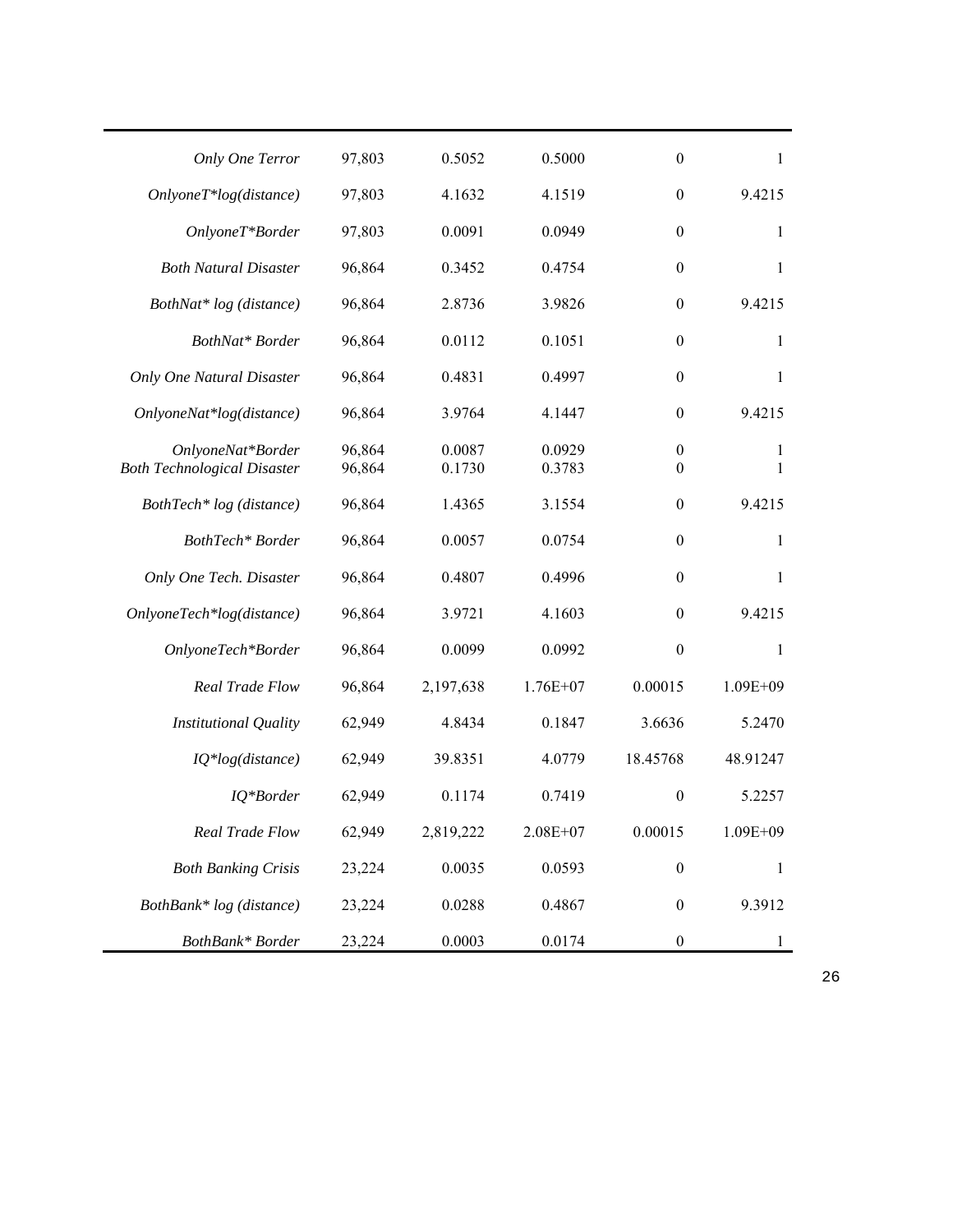| <b>Only One Banking Crisis</b>  | 23,224 | 0.1082    | 0.3106     | $\mathbf{0}$     | 1            |
|---------------------------------|--------|-----------|------------|------------------|--------------|
| $Only one Bank*log(distance)$   | 23,224 | 0.9161    | 2.6411     | $\boldsymbol{0}$ | 9.4190       |
| OnlyoneBank*Border              | 23,224 | 0.0033    | 0.0571     | $\mathbf{0}$     | 1            |
| <b>Both Currency Crisis</b>     | 23,224 | 0.0065    | 0.0806     | $\mathbf{0}$     | 1            |
| BothBank* log (distance)        | 23,224 | 0.0560    | 0.6927     | $\mathbf{0}$     | 9.4190       |
| BothBank* Border                | 23,224 | 0.0002    | 0.0147     | $\mathbf{0}$     | 1            |
| <b>Only One Currency Crisis</b> | 23,224 | 0.1629    | 0.3693     | $\theta$         | 1            |
| $Only one Curr * log(distance)$ | 23,224 | 1.3790    | 3.1404     | $\theta$         | 9.4190       |
| OnlyoneCurr*Border              | 23,224 | 0.0050    | 0.0702     | $\mathbf{0}$     | 1            |
| <b>Real Trade Flow</b>          | 23,224 | 7,243,371 | $3.33E+07$ | 0.00883          | $1.02E + 09$ |

Notes: <sup>1</sup>Real trade flows are in hundreds of U.S. dollars. Real GDP and real per capita GDP are expressed in U.S. dollar. The base year of real trade flows, real GDP, and real per capita GDP is 1982-1984.

 $2$ <sup>2</sup> The unit of distance is the mile.

|                            | Nitsch & Schumacher |                           | Our Equation               |
|----------------------------|---------------------|---------------------------|----------------------------|
| Variable                   | (1968-1979)         | (1980-1999)               | (1980-1999)                |
| intercept                  | Not Reported        | $-28.9905***$<br>(0.1366) | $-29.1546$ ***<br>(0.1375) |
| Log of real GDP            | $0.800^{***}$       | $0.8383***$               | $0.8396***$                |
|                            | (0.004)             | (0.0026)                  | (0.0026)                   |
| Log of real per capita GDP | $0.550***$          | $0.4979***$               | $0.4820***$                |
|                            | (0.006)             | (0.0043)                  | (0.0044)                   |
| Log of distance            | $-1.053***$         | $-1.0940$ ***             | $-1.0506$ ***              |
|                            | (0.010)             | (0.0077)                  | (0.0081)                   |
| Common Border              | $0.361***$          | $0.4565***$               | $0.3663***$                |
|                            | (0.047)             | (0.0384)                  | (0.0381)                   |
| Common language            | $0.312***$          | $0.4242***$               | $0.3835***$                |
|                            | (0.020)             | (0.0147)                  | (0.0146)                   |

#### **Table 2. Nitsch and Schumacher (2004)**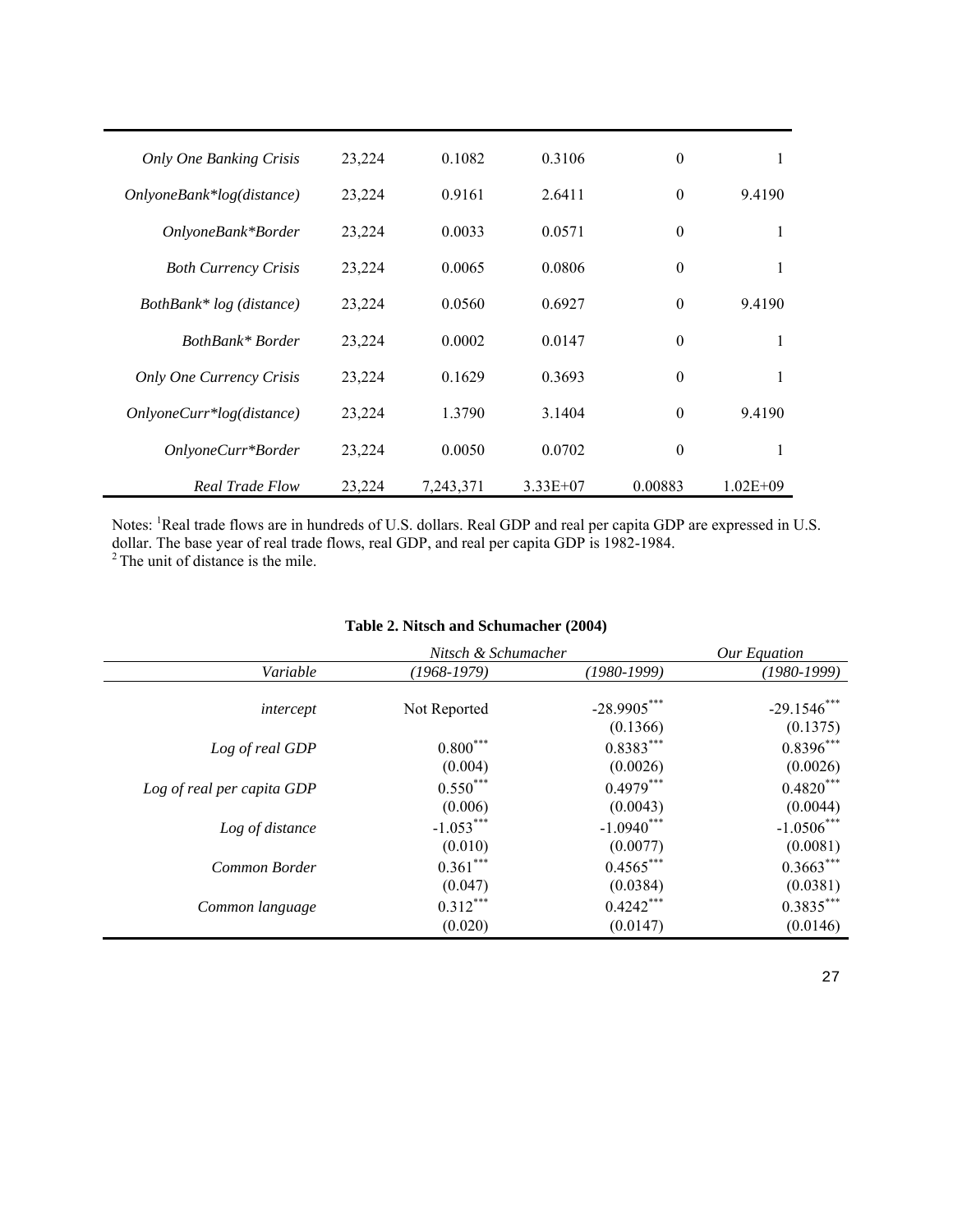| Common country                   | $1.221***$  | $0.6892**$                      | $0.5655***$            |
|----------------------------------|-------------|---------------------------------|------------------------|
|                                  | (0.280)     | (0.3186)                        | (0.2747)               |
| Common colonizer                 | $0.783***$  | $0.6317***$                     | $0.5916***$            |
|                                  | (0.031)     | (0.0249)                        | (0.0249)               |
| Colonial relationship            | $1.795***$  | $1.3528***$                     | $1.3572***$            |
|                                  | (0.044)     | (0.0285)                        | (0.0285)               |
| Common currency                  |             |                                 | $0.9513***$            |
|                                  |             |                                 | (0.0742)               |
| Common RTA                       |             |                                 | $0.9241***$            |
|                                  |             |                                 | (0.0359)               |
| Inter-regional                   |             |                                 | $0.1729***$            |
|                                  |             |                                 | (0.0153)               |
|                                  |             |                                 |                        |
| <b>Time Fixed Dummies</b>        |             | Estimated but not reported here |                        |
| <b>Sum Terrorism Dummy</b>       | $-0.098***$ | $-0.0081$                       | $-0.0130$              |
|                                  | (0.018)     | (0.0088)                        | (0.0088)               |
|                                  |             |                                 |                        |
| Obs.                             | 59,780      | 97,803                          | 97,803                 |
| $R^2$                            | 0.63        | 0.6823                          | 0.6850                 |
|                                  |             |                                 |                        |
| <b>Test Statistics</b>           |             |                                 | $F(3, 97772) = 304.60$ |
| Additional variables are jointly |             |                                 | $Prob > F = 0.0000$    |
| 0                                |             |                                 |                        |

Notes: Robust standard errors are shown in parentheses. Statistical significance at the 1% level is indicated by \*\*\*, at the 5% by  $\degree$ , and the 10% by  $\degree$ .

|                            | With               | With                 | Distance and Border       |
|----------------------------|--------------------|----------------------|---------------------------|
| Variable                   | Terrorism Variable | Distance Interaction | <i>Interaction</i>        |
| intercept                  | $-29.1202***$      | $-28.5576$ ***       | $-28.9563***$             |
|                            | (0.1380)           | (0.1765)             | $(0.1854)$<br>$0.8394***$ |
| Log of real GDP            | $0.8394***$        | $0.8396***$          |                           |
|                            | (0.0026)           | (0.0026)             | $(0.0026)$<br>0.4843***   |
| Log of real per capita GDP | $0.4819***$        | $0.4838***$          |                           |
|                            | (0.0044)           | (0.0044)             | $(0.0044)$<br>-1.0770***  |
| Log of distance            | $-1.0504***$       | $-1.1240***$         |                           |
|                            | (0.0081)           | (0.0160)             | (0.0173)                  |
| Common Border              | $0.3622***$        | $0.3654***$          | $0.9167***$               |
|                            | (0.0381)           | (0.0379)             | $(0.0801)$<br>$0.3893***$ |
| Common language            | $0.3837***$        | $0.3860***$          |                           |
|                            | (0.0146)           | (0.0146)             | (0.0146)                  |

# **Table 3. Distance, Border and Terrorism**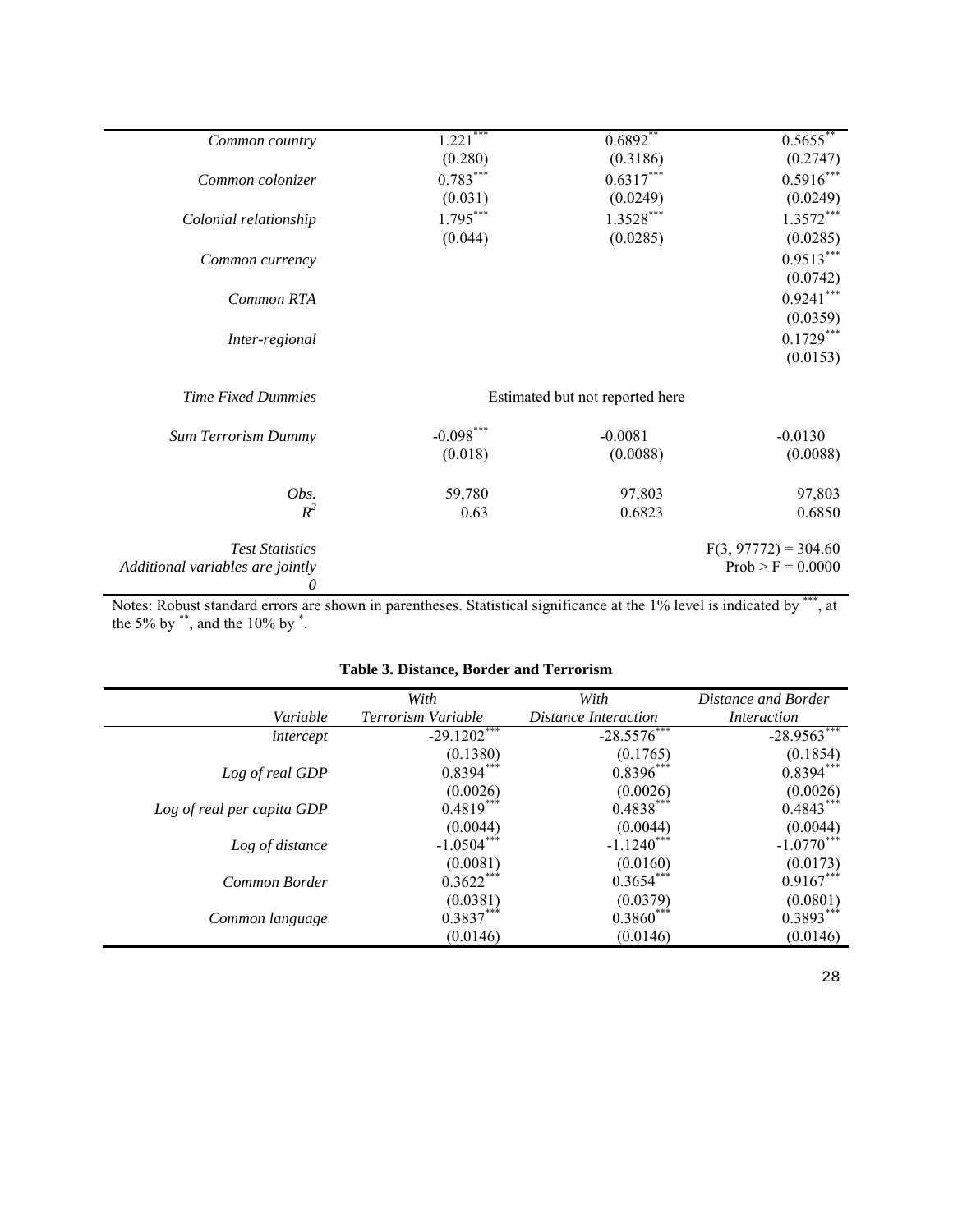| Common country                     | $0.5825$ **                     | 0.5869                | $0.5910^{**}$         |  |  |  |
|------------------------------------|---------------------------------|-----------------------|-----------------------|--|--|--|
|                                    | (0.2748)                        | (0.2761)              | (0.2772)              |  |  |  |
| Common colonizer                   | $0.5879***$                     | $0.5823***$           | $0.5819***$           |  |  |  |
|                                    | (0.0250)                        | (0.0249)              | (0.0249)              |  |  |  |
| Colonial relationship              | $1.3612***$                     | $1.3604***$           | $1.3599***$           |  |  |  |
|                                    | (0.0286)                        | (0.0286)              | (0.0284)              |  |  |  |
| Common currency                    | 0.9488***                       | $0.9022***$           | $0.8688***$           |  |  |  |
|                                    | (0.0741)                        | (0.0745)              | (0.0739)              |  |  |  |
| Common RTA                         | $0.9169***$                     | $0.9229***$           | $0.9455***$           |  |  |  |
|                                    | (0.0359)                        | (0.0359)              | (0.0360)              |  |  |  |
| Inter-regional                     | $0.1728***$                     | $0.1686***$           | $0.1660***$           |  |  |  |
|                                    | (0.0153)                        | (0.0153)              | (0.0153)              |  |  |  |
| <b>Time Fixed Dummies</b>          | Estimated but not reported here |                       |                       |  |  |  |
| <b>Both Terrorism</b>              | $-0.0284$                       | $-1.0109***$          | $-0.2870^*$           |  |  |  |
|                                    | (0.0178)                        | (0.1572)              | (0.1730)              |  |  |  |
| Only One Terrorism                 | $-0.0581***$                    | $-0.7597***$          | $-0.3770$ **          |  |  |  |
|                                    | (0.0154)                        | (0.1538)              | (0.1686)              |  |  |  |
| $Both T*log(distance)$             |                                 | $0.1198***$           | $0.0349*$             |  |  |  |
|                                    |                                 | (0.0192)              | (0.0210)              |  |  |  |
| $Only one T * log(distance)$       |                                 | $0.0854***$           | $0.0405***$           |  |  |  |
|                                    |                                 | (0.0187)              | (0.0203)              |  |  |  |
| BothT*Border                       |                                 |                       | $-0.9699***$          |  |  |  |
|                                    |                                 |                       | (0.0966)              |  |  |  |
| $Only one T*Border$                |                                 |                       | $-0.5306$ ***         |  |  |  |
|                                    |                                 |                       | (0.1010)              |  |  |  |
| Obs.                               | 97,803                          | 97,803                | 97,803                |  |  |  |
| $R^2$                              | 0.6851                          | 0.6852                | 0.6855                |  |  |  |
| <b>Test Statistics</b>             | $F(2, 97770) = 8.30$            | $F(4, 97768) = 13.65$ | $F(6, 97766) = 27.51$ |  |  |  |
| Additional variables are jointly 0 | $Prob > F = 0.0000$             | $Prob > F = 0.0000$   | $Prob > F = 0.0000$   |  |  |  |
|                                    |                                 |                       |                       |  |  |  |

# **Table 4. Impact of Terrorism on Selected Pairs of Countries**

|                               |                                | Both countries in the pair experience terrorism |                                                 |                                             |                                   |  |
|-------------------------------|--------------------------------|-------------------------------------------------|-------------------------------------------------|---------------------------------------------|-----------------------------------|--|
| Variable                      | Table 3<br>Column <sub>4</sub> | Common<br><b>Border</b><br>Countries            | Israel- Jordan:<br>a common land<br>border pair | Pakistan-<br>Tunisia: mean<br>distance pair | Ecuador-<br>Singapore:<br>maximum |  |
|                               |                                |                                                 |                                                 |                                             | distance pair                     |  |
| intercept<br>Log of real GDP  | $-28.9563$<br>0.8394           | $-28.9563$<br>42.3377                           | $-28.9563$<br>40.4077                           | $-28.9563$<br>41.5799                       | $-28.9563$<br>40.3134             |  |
| Log of real per capita<br>GDP | 0.4843                         | 8.0828                                          | 8.3422                                          | 7.3395                                      | 8.3134                            |  |
| Log of distance               | $-1.0770$                      | $-6.7811$                                       | $-4.7383$                                       | $-8.7973$                                   | $-10.1443$                        |  |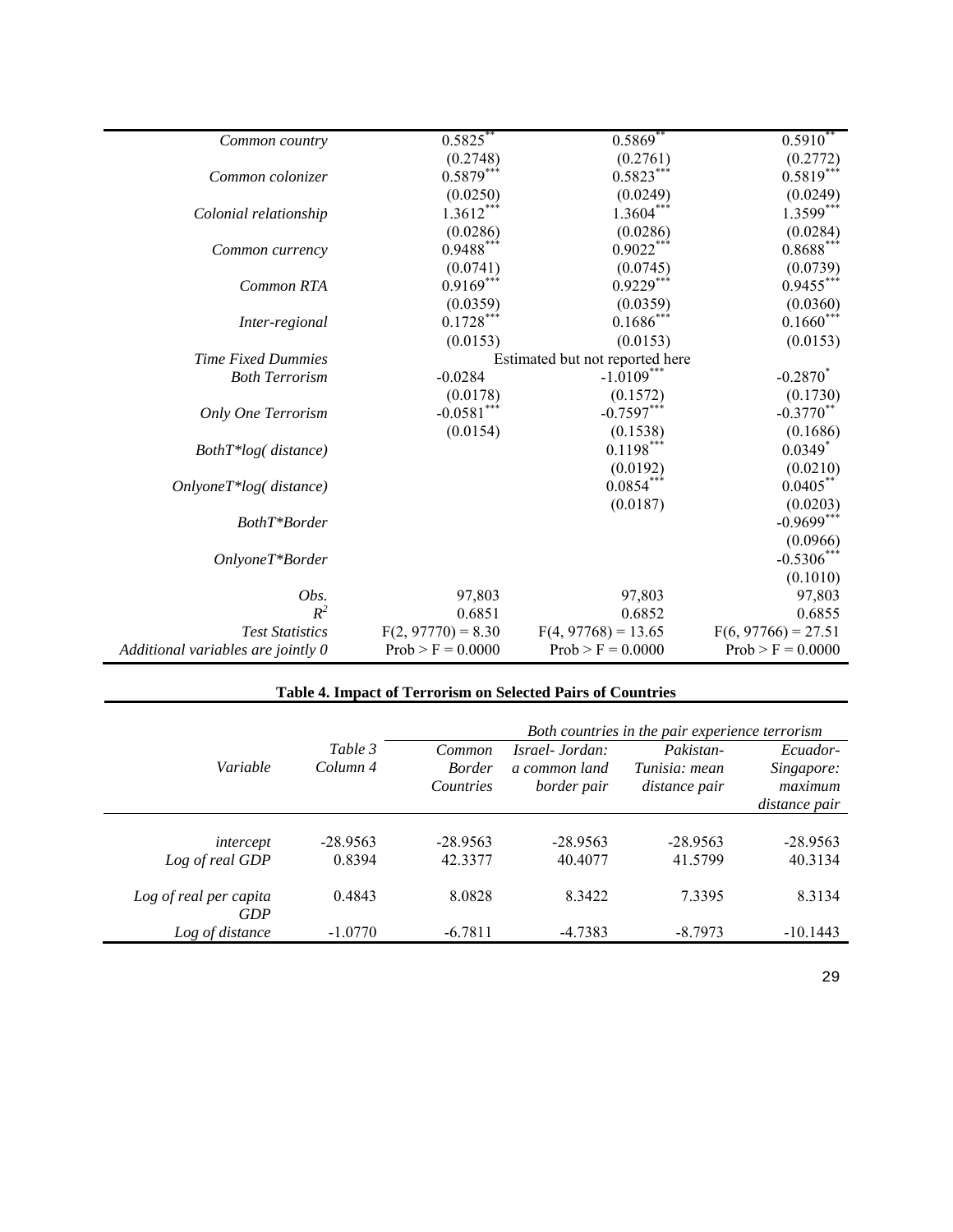| Common Border                                              | 0.9167          | 0.9167    | 0.9167    | $\theta$  | $\mathbf{0}$     |
|------------------------------------------------------------|-----------------|-----------|-----------|-----------|------------------|
| Common language                                            | 0.3893          | 0.3893    | 0.3893    | 0         | $\boldsymbol{0}$ |
| Common country                                             | 0.5910          | 0         | $\Omega$  | $\theta$  | $\theta$         |
| Common colonizer                                           | 0.5819          | 0         | 0.5819    | 0         | $\boldsymbol{0}$ |
| Colonial relationship                                      | 1.3599          | 0         | $\Omega$  | 0         | $\boldsymbol{0}$ |
| Common currency                                            | 0.8688          | 0         | 0         | 0         | $\boldsymbol{0}$ |
| Common RTA                                                 | 0.9455          | $\theta$  | $\theta$  | $\theta$  | $\Omega$         |
| Inter-regional                                             | 0.1660          | 0         | $\theta$  | $\theta$  | 0.1660           |
| Effects excluding<br>terrorism <sup>1</sup>                | (1)             | 12.6446   | 16.9432   | 11.1658   | 9.6922           |
| <b>Both Terrorism</b>                                      | $-0.2870$       | $-0.2870$ | $-0.2870$ | $-0.2780$ | $-0.2870$        |
| BothT*log(distance)                                        | 0.0349          | 0.2197    | 0.1535    | 0.2851    | 0.3287           |
| BothT*Border                                               | $-0.9699$       | $-0.9699$ | $-0.9699$ | $\theta$  | $\theta$         |
| Terrorism effects <sup>1</sup>                             | (2)             | $-1.0372$ | $-1.1034$ | $-0.0019$ | 0.0417           |
| Sum of all effects <sup>1</sup>                            | $(3) = (1)+(2)$ | 109,913   | 7,571,052 | 70,536    | 16,881           |
| Actual log of real<br>bilateral trade <sup>1</sup>         | (4)             | 14.6065   | 11.7381   | 8.5260    | 10.2057          |
| Impact of terrorism as a<br>percent of predicted<br>values | (2)/(3)         | $-8.9\%$  | $-6.1\%$  | $-0.017%$ | 0.43%            |
| Impact of terrorism as a<br>percent of actual values       | (2)/(4)         | $-8.9\%$  | $-9.4\%$  | $-0.022%$ | 0.41%            |

*1* Units are in hundreds of dollars.

| Table 5. Terrorism, Disasters, Institutional Quality, and Financial Crises |  |  |  |  |  |  |  |
|----------------------------------------------------------------------------|--|--|--|--|--|--|--|
|----------------------------------------------------------------------------|--|--|--|--|--|--|--|

| Terrorism, Disasters and<br><b>Institutional Quality</b> |                                                    | Terrorism, Disasters, Institutional |                                      | Quality, and Financial Crises |  |
|----------------------------------------------------------|----------------------------------------------------|-------------------------------------|--------------------------------------|-------------------------------|--|
| $-31.1913***$                                            | $-39.2143***$                                      | $-34.3366$ ***                      | $-41.9867***$                        |                               |  |
|                                                          |                                                    |                                     | (0.5454)<br>$0.8523***$              |                               |  |
| (0.0033)                                                 | (0.0040)                                           | (0.0048)                            | (0.0058)                             |                               |  |
|                                                          | $0.3352***$                                        | $0.7555***$                         | $0.5472***$<br>(0.0145)              |                               |  |
|                                                          | (0.2342)<br>$0.8497***$<br>$0.4921***$<br>(0.0054) | (0.3189)<br>$0.8502***$<br>(0.0071) | (0.4369)<br>$0.8486$ ***<br>(0.0096) |                               |  |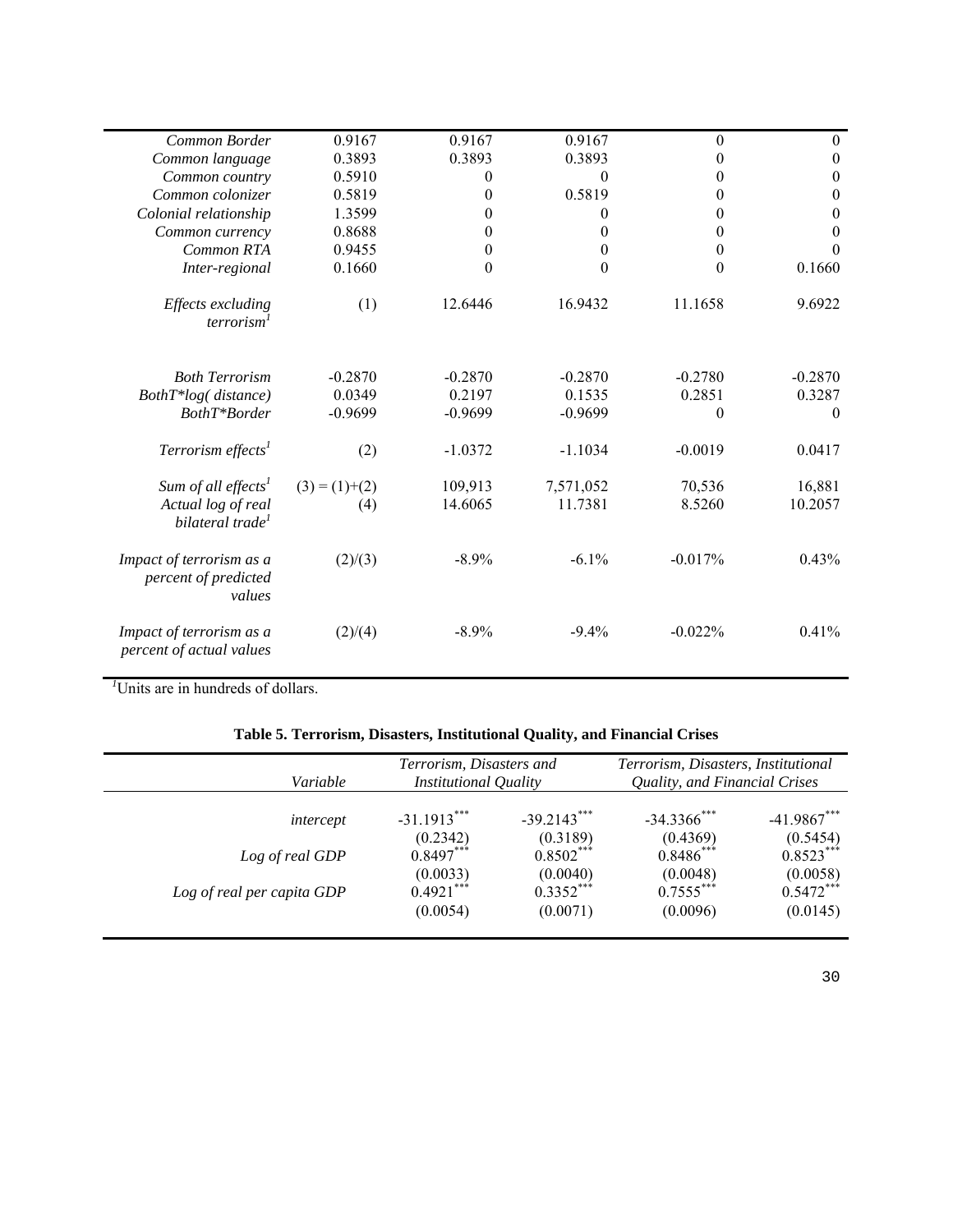| Log of distance              | $-0.9751***$ | $-0.9716$ **                    | $-1.0687$ *** | $-1.0604***$              |
|------------------------------|--------------|---------------------------------|---------------|---------------------------|
|                              | (0.0218)     | (0.0217)                        | (0.0414)      | (0.3977)                  |
| Common Border                | $1.1582***$  | $9.0211***$                     | $0.5899***$   | $8.5814***$               |
|                              | (0.1037)     | (0.8995)                        | (0.1684)      | (1.4592)                  |
|                              |              |                                 |               |                           |
| Common language              | $0.3947***$  | $0.4037***$                     | $0.5297***$   | $0.5522***$               |
|                              | (0.0175)     | (0.0173)                        | (0.0239)      | (0.0238)                  |
| Common country               | NA           | NA                              | NA            | NA                        |
| Common colonizer             | $0.5434***$  | $0.6453***$                     | $0.7596***$   | $0.9078***$               |
|                              | (0.0325)     | (0.0325)                        | (0.0744)      | (0.0746)                  |
| Colonial relationship        | $1.1614***$  | $1.1297***$                     | $0.5795***$   | $0.5776***$               |
|                              | (0.0356)     | (0.0341)                        | (0.0426)      | (0.0414)                  |
| Common currency              | $0.9469***$  | $0.8617***$                     | <b>NA</b>     | NA                        |
|                              | (0.1218)     | (0.1135)                        |               |                           |
| Common RTA                   | $0.5929***$  | $0.5895***$                     | $0.2254***$   | $0.2541***$               |
|                              | (0.0412)     | (0.0399)                        | (0.0396)      | (0.0384)                  |
| Inter-regional               | $0.1445***$  | $0.1464***$                     | $0.0814***$   | $0.0881***$               |
|                              | (0.0172)     | (0.0169)                        | (0.0208)      | (0.0204)                  |
| <b>Time Fixed Dummies</b>    |              | Estimated but not reported here |               |                           |
| <b>Both Terrorism</b>        | $0.9123***$  | $1.0099***$                     | $-1.2763$ **  | $-1.3606$ **              |
|                              | (0.2133)     | (0.2119)                        | (0.3747)      | (0.3592)                  |
| Only One Terrorism           | 0.2149       | $0.3759*$                       | $-0.9409**$   | $-0.9743***$              |
|                              | (0.2116)     | (0.2094)                        | (0.3884)      | (0.3714)                  |
| $Both T*log (distance)$      | $-0.1106*$   | $-0.1085***$                    | $0.1199***$   | $0.1396***$               |
|                              | (0.0258)     | (0.0256)                        | (0.0443)      | (0.0425)                  |
| $Only one T * log(distance)$ | $-0.0285$    | $-0.0410$                       | $0.0920$ **   | $0.1015***$               |
|                              | (0.0255)     | (0.0252)                        | (0.0458)      | (0.0438)                  |
| BothT*Border                 | $-1.2505***$ | $-1.1416***$                    | $-0.8450***$  | $-0.8149***$              |
|                              | (0.1189)     | (0.1155)                        | (0.1787)      | (0.1642)                  |
| OnlyoneT*Border              | $-0.7764***$ | $-0.7075***$                    | $-0.3901***$  | $-0.3828$ **              |
|                              | (0.1276)     | (0.1211)                        | (0.1966)      | (0.1774)                  |
| <b>Both Natural Disaster</b> |              | $-0.0991***$                    |               | $-0.2738***$              |
|                              |              | (0.0237)                        |               | (0.0375)                  |
| Only One Natural Disaster    |              | $-0.0517$ **                    |               | $-0.1974***$              |
|                              |              | (0.0212)                        |               | (0.0343)                  |
| BothNat*Border               |              | $0.1971$ *                      |               | $0.4401***$               |
|                              |              | (0.1156)                        |               | (0.1258)                  |
| OnlyoneNat*Border            |              | 0.0076                          |               | $0.4838***$               |
|                              |              | (0.1127)                        |               |                           |
| <b>Both Tech</b> .Disaster   |              | 0.0213                          |               | $(0.1274)$<br>$0.1194***$ |
|                              |              | (0.0225)                        |               | (0.0333)                  |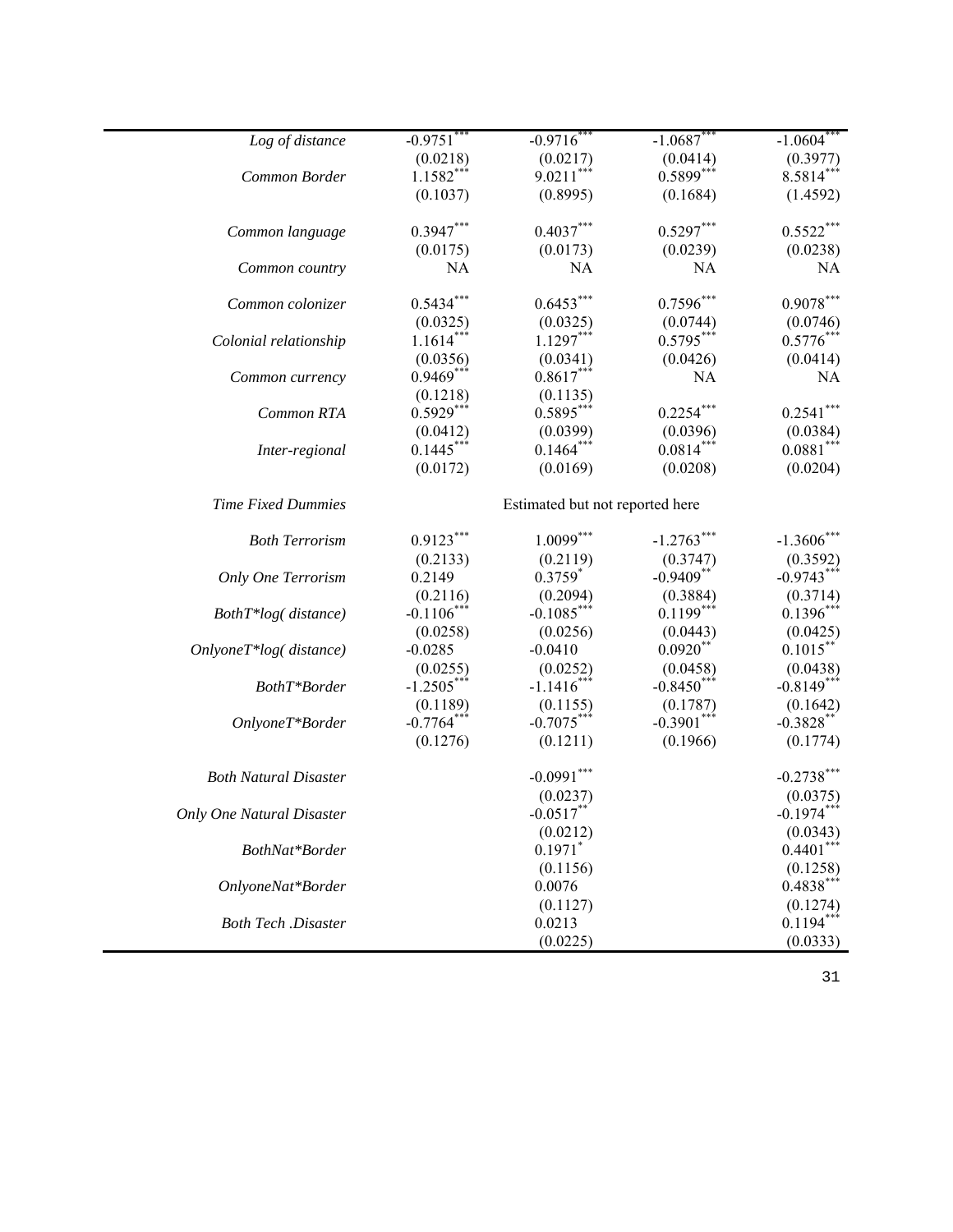| Only One Tech .Disaster            |                     | $-0.0003$               |                      | 0.0403              |
|------------------------------------|---------------------|-------------------------|----------------------|---------------------|
|                                    |                     | (0.0178)                |                      | (0.0281)            |
| BothTech*Border                    |                     | $-0.4303***$            |                      | $-0.3389***$        |
|                                    |                     | (0.1179)                |                      | (0.1265)            |
| OnlyoneTech*Border                 |                     | $-0.2186$ <sup>*</sup>  |                      | $-0.0267$           |
|                                    |                     | (0.1002)                |                      | (0.1151)            |
| <b>Institutional Quality</b>       |                     | $2.1328***$             |                      | $2.2525***$         |
|                                    |                     | (0.0586)                |                      | (0.1084)            |
| IQ*Border                          |                     | $-1.6174***$            |                      | $-1.6759***$        |
|                                    |                     | (0.1814)                |                      | (0.2836)            |
| <b>Both Banking Crisis</b>         |                     |                         |                      | 0.3297              |
|                                    |                     |                         |                      | (0.2299)            |
| <b>Only One Banking Crisis</b>     |                     |                         |                      | $0.1544***$         |
|                                    |                     |                         |                      | (0.0398)            |
| BothBank*Border                    |                     |                         |                      | $-0.3612$           |
|                                    |                     |                         |                      | (0.4410)            |
| OnlyOneBank*Border                 |                     |                         |                      | 0.0240              |
|                                    |                     |                         |                      | (0.1550)<br>0.0674  |
| <b>Both Currency Crisis</b>        |                     |                         |                      | (0.1502)            |
| Only One Currency Crisis           |                     |                         |                      | $-0.0467$           |
|                                    |                     |                         |                      | (0.0337)            |
| BothCurr*Border                    |                     |                         |                      | $1.4172**$          |
|                                    |                     |                         |                      | (0.6757)            |
| OnlyOneCurr*Border                 |                     |                         |                      | 0.1491              |
|                                    |                     |                         |                      | (0.1332)            |
|                                    |                     |                         |                      |                     |
| Obs.                               | 62,233              | 62,233                  | 17,829               | 17,829              |
| $R^2$                              | 0.7043              | 0.7118                  | 0.7964               | 0.8041              |
| <b>Test Statistics</b>             |                     | $F(10, 62191) = 138.59$ | $F(8, 17781) = 3.73$ |                     |
| Additional variables are jointly 0 | $Prob > F = 0.0000$ |                         |                      | $Prob > F = 0.0002$ |

See notes to Table 2.

# **Table 6. Marginal Economic Significance of Terrorism, Disasters, and Institutional Quality**

| Table 0. Marginal Economic Significance of Terrorism, Disasters, and Histitutional Quanty |                                                   |            |                                               |            |                                          |            |  |  |
|-------------------------------------------------------------------------------------------|---------------------------------------------------|------------|-----------------------------------------------|------------|------------------------------------------|------------|--|--|
|                                                                                           | <b>Both countries had</b>                         |            | <b>Both countries had</b><br>natural disaster |            | Decreasing<br>unit standard deviation of |            |  |  |
|                                                                                           | and tech. disaster<br><i>terrorism activities</i> |            | <b>Institutional Quality</b>                  |            |                                          |            |  |  |
| Variable                                                                                  | (Table3 Column4)                                  |            | (Table5 Column3)                              |            | (Table5 Column 3)                        |            |  |  |
| Intercept                                                                                 | $-28.9563$                                        | $-28.9563$ | $-39.2143$                                    | $-39.2143$ | $-39.2143$                               | $-39.2143$ |  |  |
| Log of real GDP                                                                           | 40.9987                                           | 40.9987    | 42.0203                                       | 42.0203    | 42.0203                                  | 42.0203    |  |  |
| Log of real<br>per capita GDP                                                             | 7.9696                                            | 7.9696     | 5.5424                                        | 5.5424     | 5.5424                                   | 5.5424     |  |  |